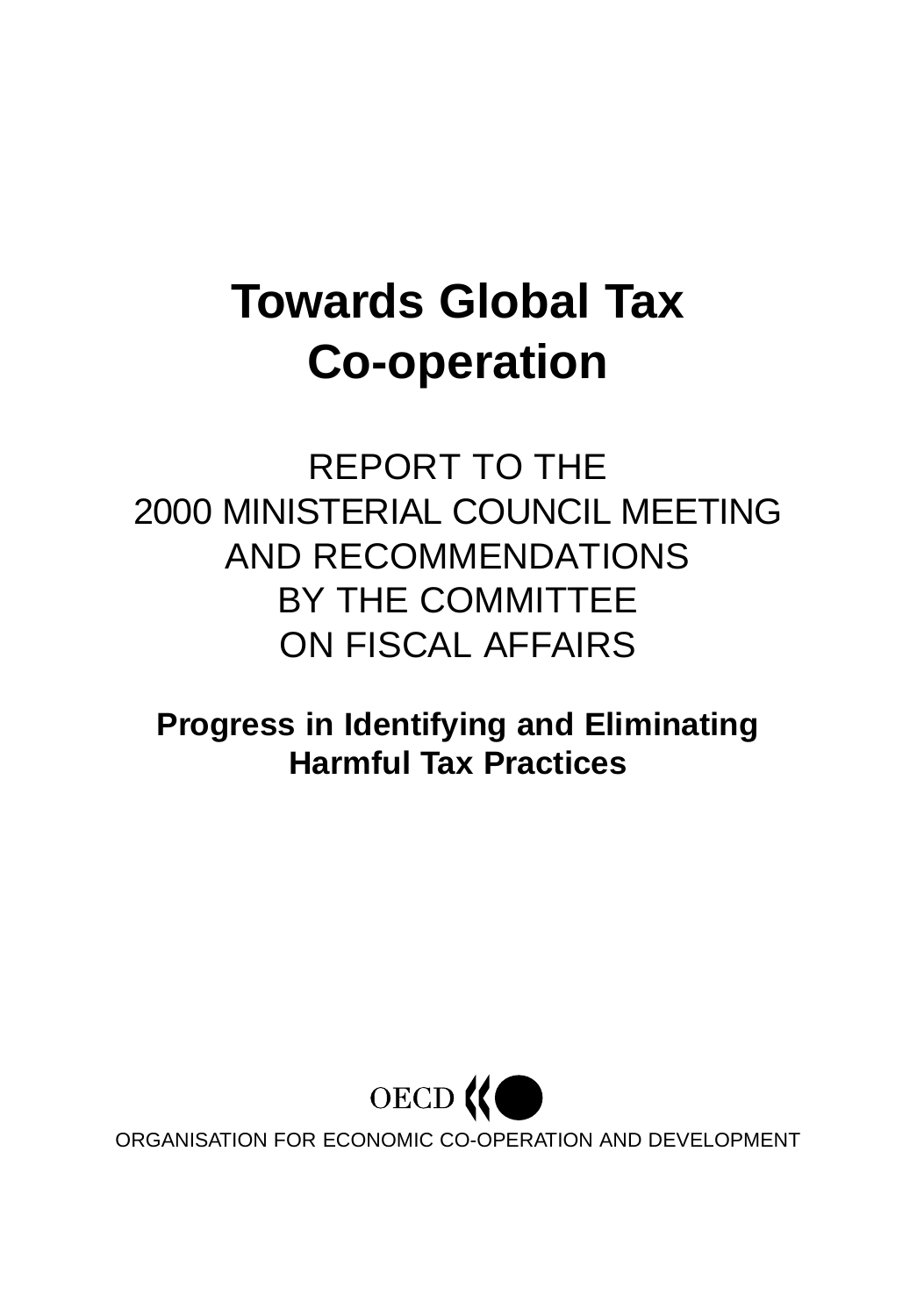### **ORGANISATION FOR ECONOMIC CO-OPERATION AND DEVELOPMENT**

 Pursuant to Article 1 of the Convention signed in Paris on 14th December 1960, and which came into force on 30th September 1961, the Organisation for Economic Co-operation and Development (OECD) shall promote policies designed:

- to achieve the highest sustainable economic growth and employment and a rising standard of living in Member countries, while maintaining financial stability, and thus to contribute to the development of the world economy;
- to contribute to sound economic expansion in Member as well as non-member countries in the process of economic development; and
- to contribute to the expansion of world trade on a multilateral, nondiscriminatory basis in accordance with international obligations.

The original Member countries of the OECD are Austria, Belgium, Canada, Denmark, France, Germany, Greece, Iceland, Ireland, Italy, Luxembourg, the Netherlands, Norway, Portugal, Spain, Sweden, Switzerland, Turkey, the United Kingdom and the United States. The following countries became Members subsequently through accession at the dates indicated hereafter: Japan (28th April 1964), Finland (28th January 1969), Australia (7th June 1971), New Zealand (29th May 1973), Mexico (18th May 1994), the Czech Republic (21st December 1995), Hungary (7th May 1996), Poland (22nd November 1996) and Korea (12th December 1996). The Commission of the European Communities takes part in the work of the OECD (Article 13 of the OECD Convention).

*Publié en français sous le titre :* VERS UNE COOPÉRATION FISCALE GLOBALE RAPPORT POUR LA RÉUNION DU CONSEIL AU NIVEAU DES MINISTRES DE 2000 ET RECOMMANDATIONS DU COMITÉ DES AFFAIRES FISCALES PROGRÈS DANS L'IDENTIFICATION ET L'ÉLIMINATION DES PRATIQUES FISCALES DOMMAGEABLES

#### © OECD 2000

Permission to reproduce a portion of this work for non-commercial purposes or classroom use should be obtained through the Centre français d'exploitation du droit de copie (CFC), 20, rue des Grands-Augustins, 75006 Paris, France, Tel. (33-1) 44 07 47 70, Fax (33-1) 46 34 67 19, for every country except the United States. In the United States permission should be obtained through the Copyright Clearance Center, Customer Service, (508)750-8400, 222 Rosewood Drive, Danvers, MA 01923 USA, or CCC Online: http://www.copyright.com/. All other applications for permission to reproduce or translate all or part of this book should be made to OECD Publications, 2, rue André-Pascal, 75775 Paris Cedex 16, France.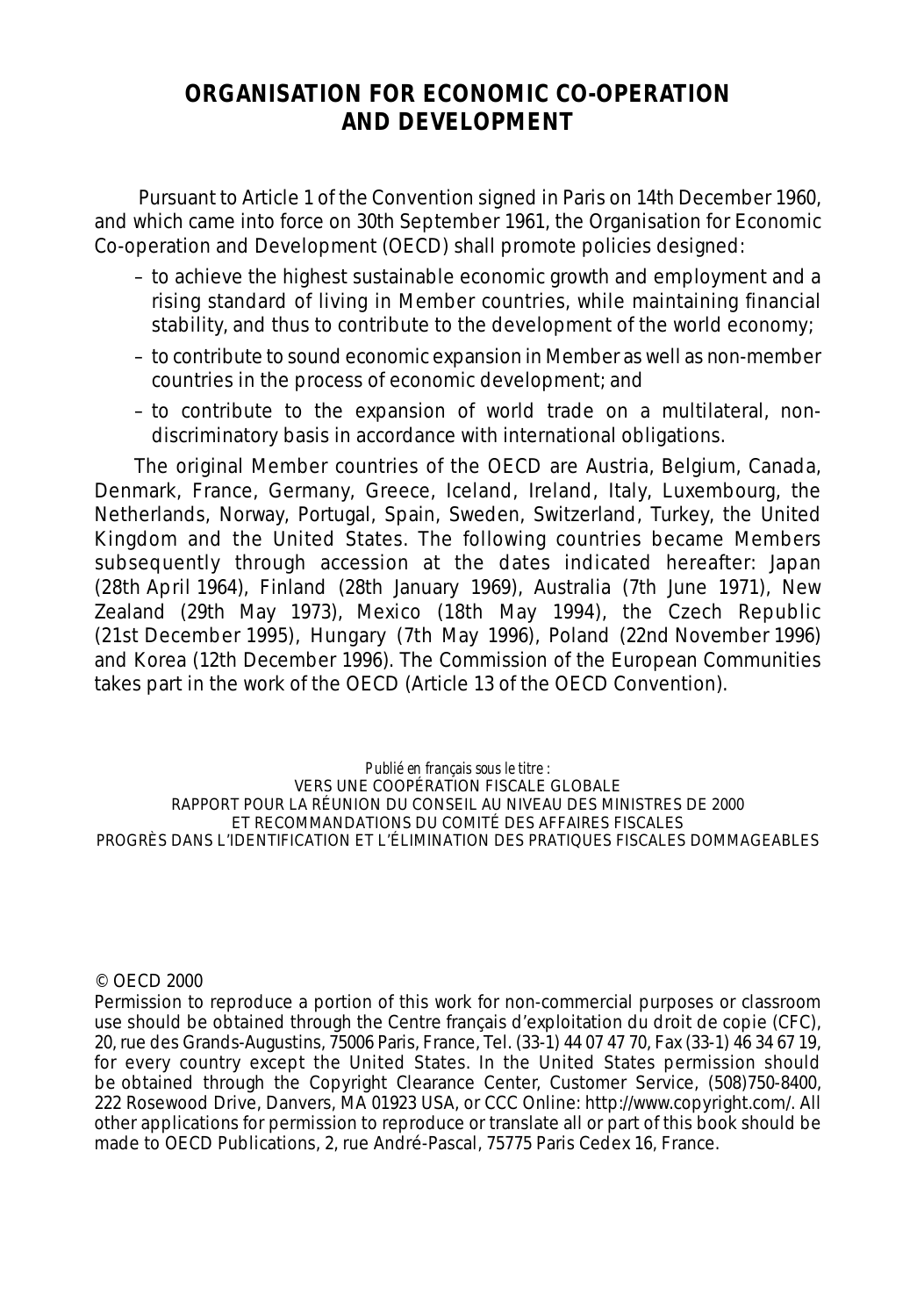# **Table of Contents**

|                                                                              | 3  |
|------------------------------------------------------------------------------|----|
|                                                                              | 5  |
|                                                                              | 8  |
|                                                                              | 9  |
|                                                                              | 9  |
| B. Process of Reviewing Jurisdictions under the Tax Haven Criteria           | 10 |
|                                                                              | 12 |
|                                                                              | 12 |
|                                                                              | 16 |
| C. Dynamic Nature of the Evaluations of Preferential Regimes and Tax Havens. | 20 |
|                                                                              | 20 |
|                                                                              | 22 |
| V. Framework for Implementing a Common Approach to Restraining               |    |
|                                                                              | 24 |
|                                                                              | 27 |

 *3*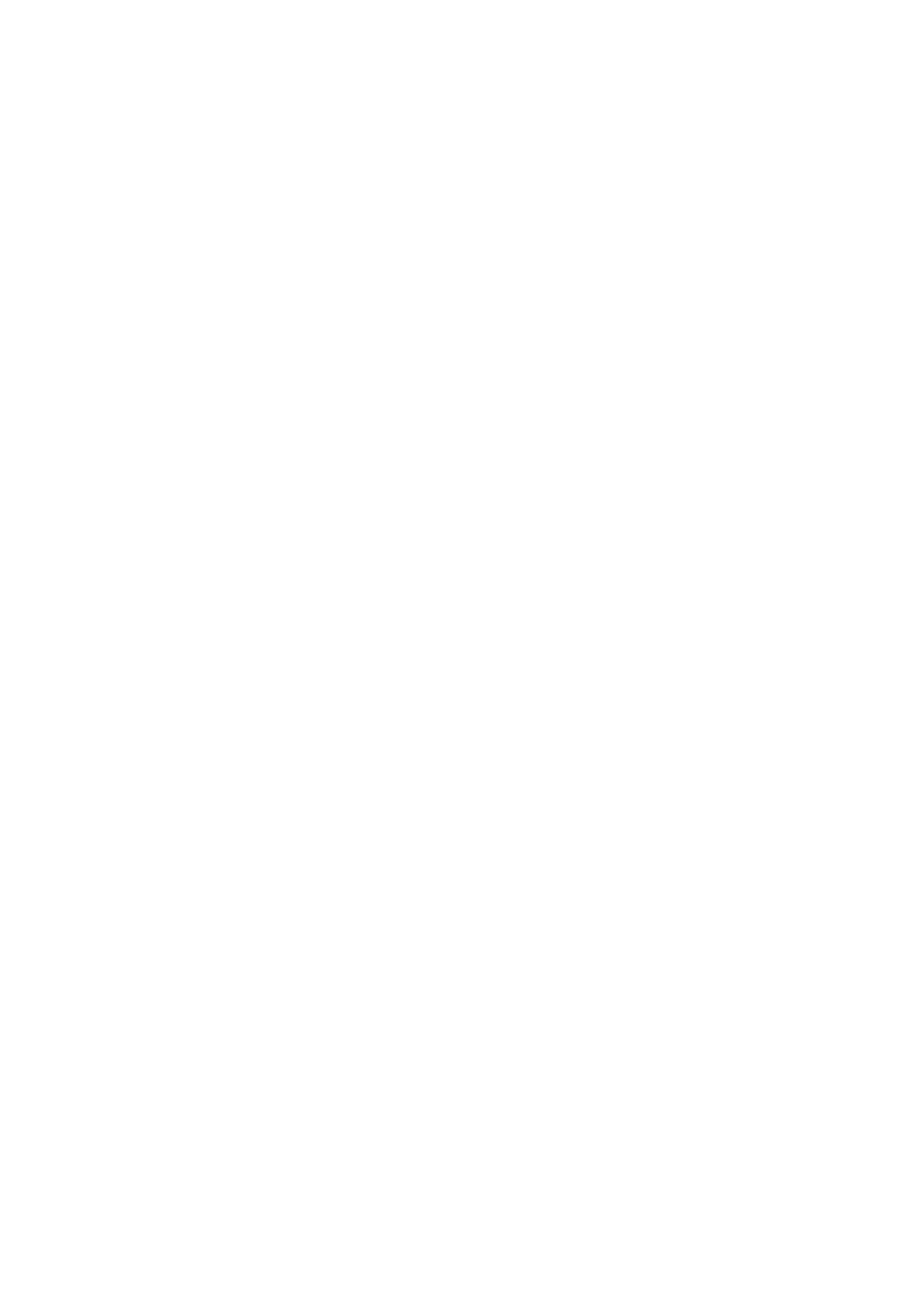### **EXECUTIVE SUMMARY**

For a global economy to succeed, governments must intensify their co-operation and provide international frameworks for the effective management of global issues. Taxation is no exception. In this context, the OECD in 1998 established an international framework to counter the spread of harmful tax competition by adopting its Report, "*Harmful Tax Competition: An Emerging Global Issue"* (the "1998 Report").1 Ministers in 1998 welcomed this Report and mandated OECD to pursue the work. The goal is to secure the integrity of tax systems by addressing the issues raised by practices with respect to mobile activities that unfairly erode the tax bases of other countries and distort the location of capital and services. Such practices can also cause undesired shifts of part of the tax burden to less mobile tax bases, such as labour, property, and consumption, and increase administrative costs and compliance burdens on tax authorities and taxpayers.

It is important to note at the outset that the project is not primarily about collecting taxes and is not intended to promote the harmonisation of income taxes or tax structures generally within or outside the OECD, nor is it about dictating to any country what should be the appropriate level of tax rates. Rather, the project is about ensuring that the burden of taxation is fairly shared and that tax should not be the dominant factor in making capital allocation decisions. The project is focused on the concerns of OECD and non-OECD countries, which are exposed to significant revenue losses as a result of harmful tax competition. Tax base erosion as a result of harmful tax practices can be a particularly serious threat to the economies of developing countries. The project will, by promoting a co-operative framework, support the effective fiscal sovereignty of countries over the design of their tax systems.

To counter harmful preferential tax regimes, the Recommendations adopted with the 1998 Report provide a set of Guidelines and a timetable for OECD member countries to identify, report, and eliminate the harmful features of their preferential regimes. They also provide for a dialogue with non-member economies on how they would apply the Guidelines. To counter the spread of tax havens, the Recommendations

 *5*

<sup>1.</sup> The Report was approved by the OECD Council, with abstentions from Luxembourg and Switzerland, on 9 April 1998, and was presented to Ministers on 27/28 April 1998.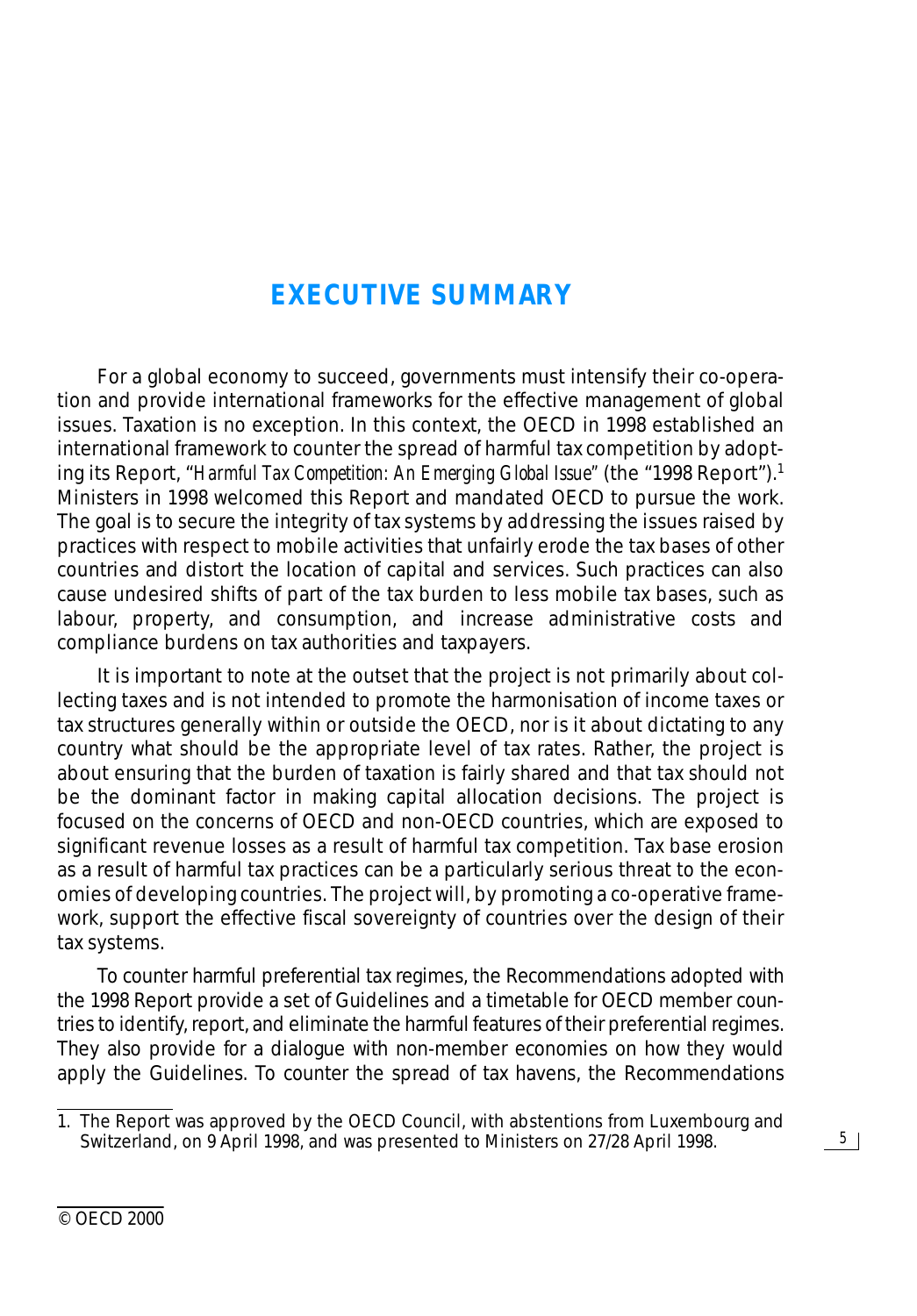provide for the Forum to identify jurisdictions that meet specified criteria for being tax havens. The 1998 Report also sets out a general framework for a common approach to defensive measures for restraining harmful tax competition.

This Report to Ministers outlines the results obtained up to date of the Forum's work in these areas. It includes, in particular:

- *a)* an identification of potentially harmful preferential regimes in Member countries under the factors of the 1998 Report;
- *b)* an identification of jurisdictions meeting the criteria for being tax havens under the factors of the 1998 Report; and
- *c)* an update on work with non-member economies and proposals for taking this work forward.

The initial reaction to this project has been encouraging. A number of jurisdictions reviewed under the tax haven criteria and also a number of non-member economies have shown an interest in the project, resulting in an open dialogue. Accordingly, this reporting is not intended to be condemnatory or final, as the process is open and dynamic; it aims to move forward co-operatively so long as a co-operative approach bears fruit. Member countries are already working to eliminate harmful tax practices, and many jurisdictions meeting the tax haven criteria are actively considering taking a commitment within the next 12 months to eliminate harmful tax practices in accordance with the 1998 Report.

To take forward the work, this Report includes proposals by the Committee on Fiscal Affairs (the "Committee") on the follow-up for preferential regimes, for jurisdictions meeting the tax haven criteria, and for non-member economies.

With regard to the preferential tax regime work, the Committee has endorsed the development on a generic basis of guidance on applying the preferential regime criteria of the 1998 Report to the categories and types of preferential regimes that are represented among the regimes identified as potentially harmful. The Forum will work directly and where appropriate through other subsidiary bodies of the Committee in developing the guidance (application notes). The application notes will assist Member countries in determining which of their potentially harmful regimes are, or could be applied to be, actually harmful, and then in determining how to remove the harmful features of such harmful regimes. The application notes also will assist tax havens and other non-member economies in eliminating their harmful tax practices, and will assist the Forum in verifying that Member countries and co-operative jurisdictions have met their respective commitments to eliminate harmful tax practices within established timetables.

With regard to the tax haven work, the Committee has endorsed an approach to extend and to take forward co-operatively the dialogue with jurisdictions that meet the tax haven criteria. In particular, the Committee is now planning to develop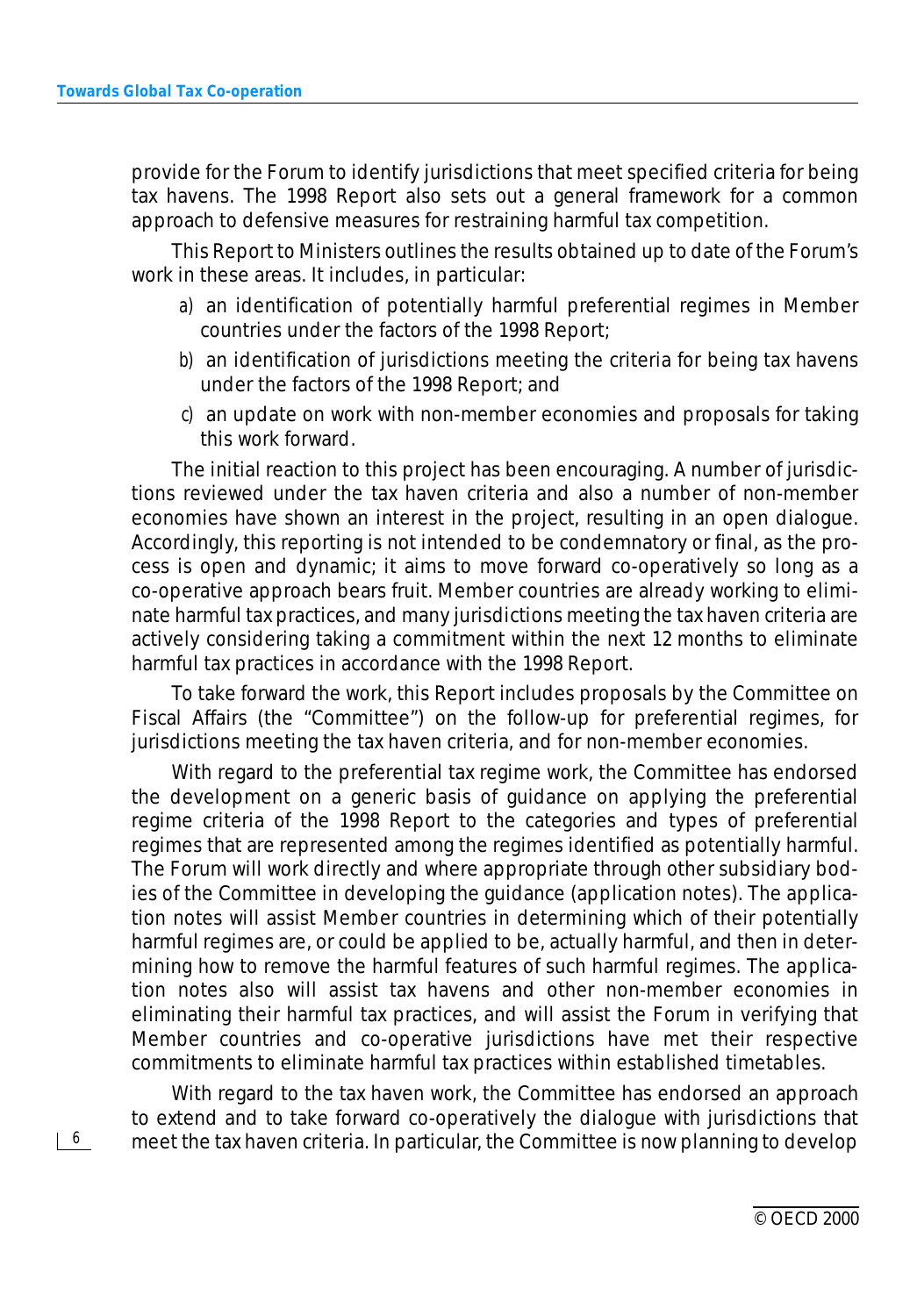*7*

a List of Uncooperative Jurisdictions that could be the subject of a co-ordinated approach to defensive measures, comprised of jurisdictions meeting the tax haven criteria that choose not to eliminate their harmful tax practices.

With regard to non-member economies, the Committee has endorsed a work programme to encourage these economies to associate themselves with the 1998 Report and also to encourage them to take positive steps to remove any harmful features of their preferential tax regimes.

The Committee accepts that the changes necessary for jurisdictions meeting the tax haven criteria that commit to remove their harmful tax practices may adversely affect the economies of some of those jurisdictions. The OECD will work with other interested international and national organisations to examine how best to assist co-operative jurisdictions in restructuring their economies.

The Committee has been engaged in a dialogue with the business community and civil society since the 1998 Report was issued, and this dialogue will be continuing during the period of implementation of the Report's recommendations.

The OECD's work through the Forum has evolved into a consensus-building, co-operative approach with interested parties who are willing to make positive change and contribute to emerging international principles of transparency, fairness, and disclosure. This evolution should be viewed in the context of other international efforts to encourage offshore financial centres to improve their regulatory environment. For example, the widespread financial crisis of the late 1990s has led to the creation of the Financial Stability Forum, the strengthening of the International Monetary and Finance Committee of the IMF, and other proposals to improve the transparency and operation of financial markets, including the functioning of offshore financial centres. Other institutions, such as the FATF and the UN Commission on Money Laundering, are addressing serious international criminal activities and money laundering in particular. The present Report represents the first stage in implementing the 1998 Report in a manner complementary to these other international efforts.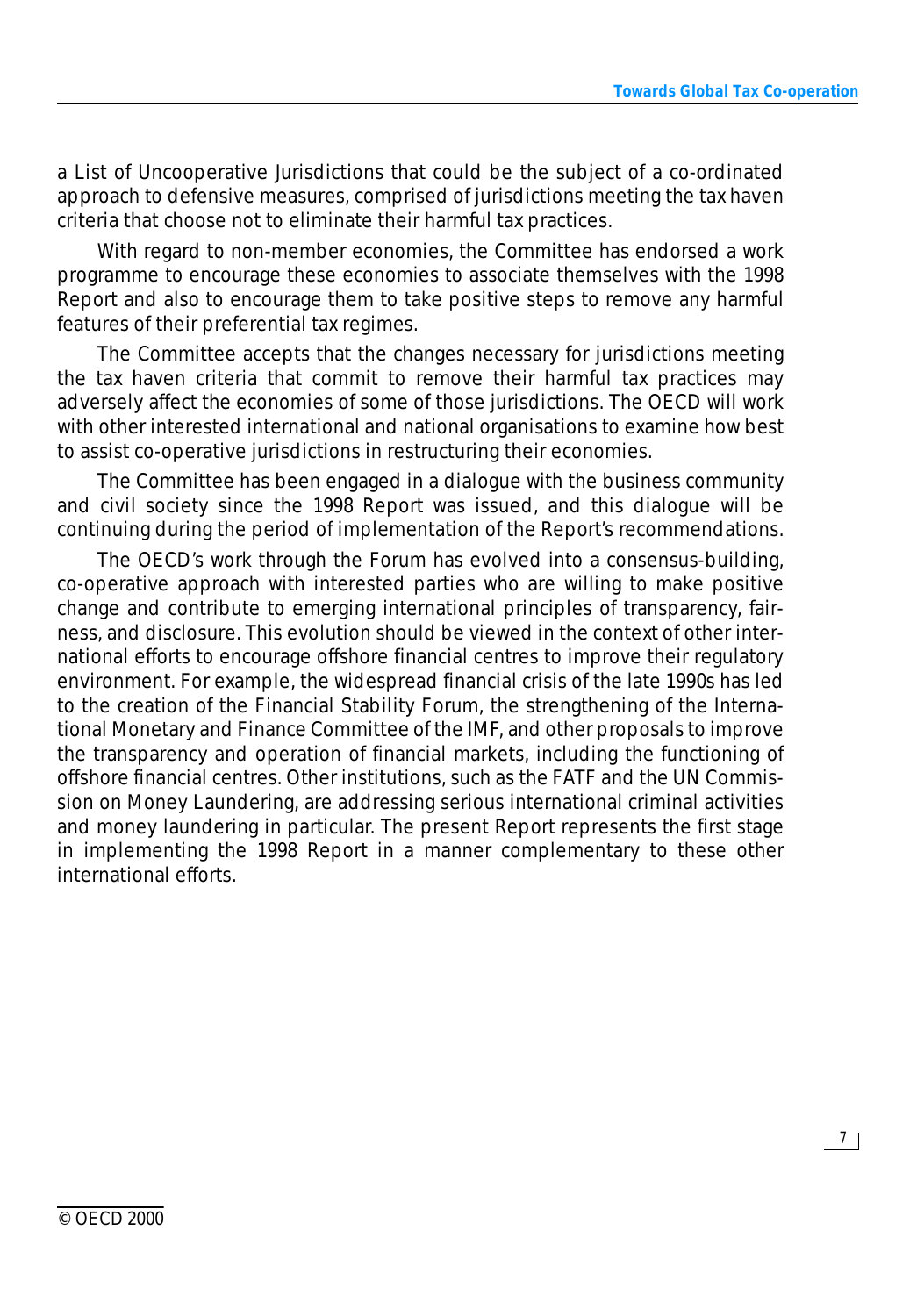### **I. Introduction**

1. This Report responds to the mandate given by Ministers in April 1998 to counter the spread of harmful tax competition. The mandate is contained in the OECD Report: Harmful Tax Competition: An Emerging Global Issue (the "1998 Report").<sup>2</sup> The 1998 Report contains 19 recommendations (the "Recommendations") to counter harmful tax practices, with a scope aimed at geographically mobile financial and other service activities. The OECD created the Forum on Harmful Tax Practices to carry out the work.

2. To counter harmful preferential tax regimes, the Recommendations provide a set of Guidelines and a timetable for OECD member countries to identify, report, and eliminate the harmful features of their preferential regimes. They also provide for a dialogue with non-member economies on how they would apply the Guidelines. To counter the spread of tax havens, the Recommendations provide for the Forum to identify jurisdictions that meet specified criteria for being tax havens. The 1998 Report also sets out a general framework for a common approach to defensive measures for restraining harmful tax competition.

3. This Report to Ministers outlines the progress made to date of the Forum's work in these areas.

2. The Report was approved by the OECD Council, with abstentions from Luxembourg and Switzerland, on 9 April 1998, and was presented to Ministers on 27/28 April 1998.

 *8*

© OECD 2000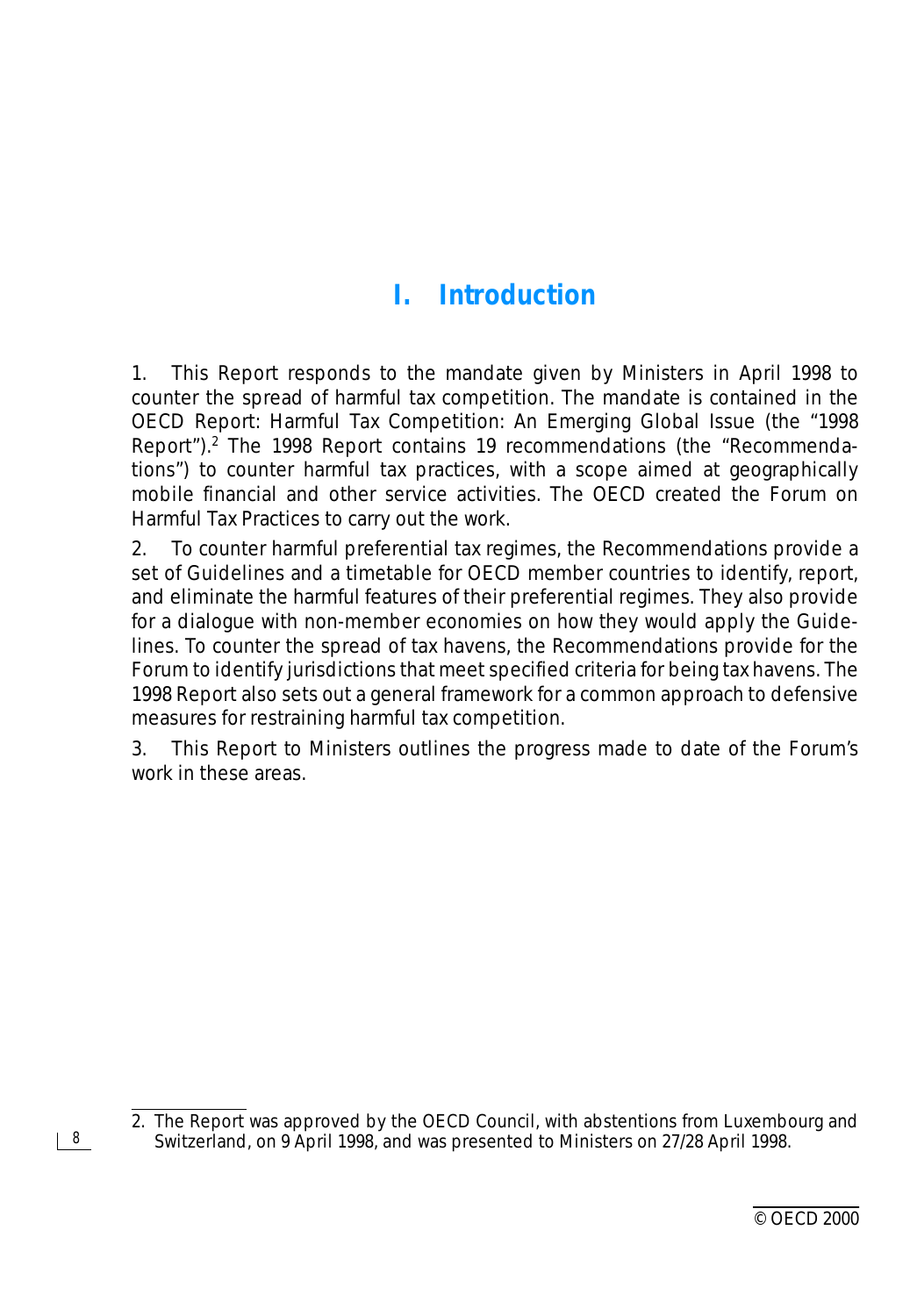### **II. The Review Process**

#### **A. Process of Reviewing Member Country Regimes**

4. As part of the 1998 Report, the Council adopted Guidelines for Dealing with Harmful Preferential Regimes in Member Countries. Under these Guidelines, which form an integral part of the Council Recommendation, the harmful features of preferential regimes in Member countries must be removed within 5 years (*i.e.* by April 2003). There is a limited "grandfather clause" for taxpayers benefiting from such regimes on 31 December 2000; these benefits are to be removed at the latest by 31 December 2005. The Guidelines include a "standstill" provision requiring that Member countries refrain from adopting new measures or extending the scope of existing measures that constitute harmful tax practices.

5. Part III(a) of the 1998 Report sets out "features of tax regimes which suggest that they have the potential to constitute harmful tax competition" (see paragraph 60 of the 1998 Report).<sup>3</sup> To carry out the work on identifying harmful preferential tax regimes, the Forum requested that each member country perform a self-review of its preferential regimes with regard to these features (hereinafter the "preferential regime criteria"). At the same time as the self-reviews were undertaken, cross-country reviews by Study Groups were carried out with respect to specific types of preferential regimes. The cross-country reviews were intended to be generic, *i.e.* the basic features of similar regimes were described without reference to country names. After the self-reviews were completed, a peer review process was undertaken for each reported preferential regime (for financial and other service activities) according to the preferential regime criteria. The peer review process involved the development of extensive questionnaires, containing both specific questions about regimes and generic questions about the preferential regime criteria, which

<sup>3.</sup> In brief, there are four main factors, similar to the tax haven criteria discussed in the next section: 1) the regime imposes low or no taxes on the relevant income (from geographically mobile financial and other service activities); 2) the regime is ring-fenced from the domestic economy; 3) the regime lacks transparency, *e.g.* the details of the regime or its application are not apparent, or there is inadequate regulatory supervision or financial disclosure; and 4) there is no effective exchange of information with respect to the regime. There are also a number of other factors to be considered, including the extent of compliance with the OECD Transfer Pricing Guidelines.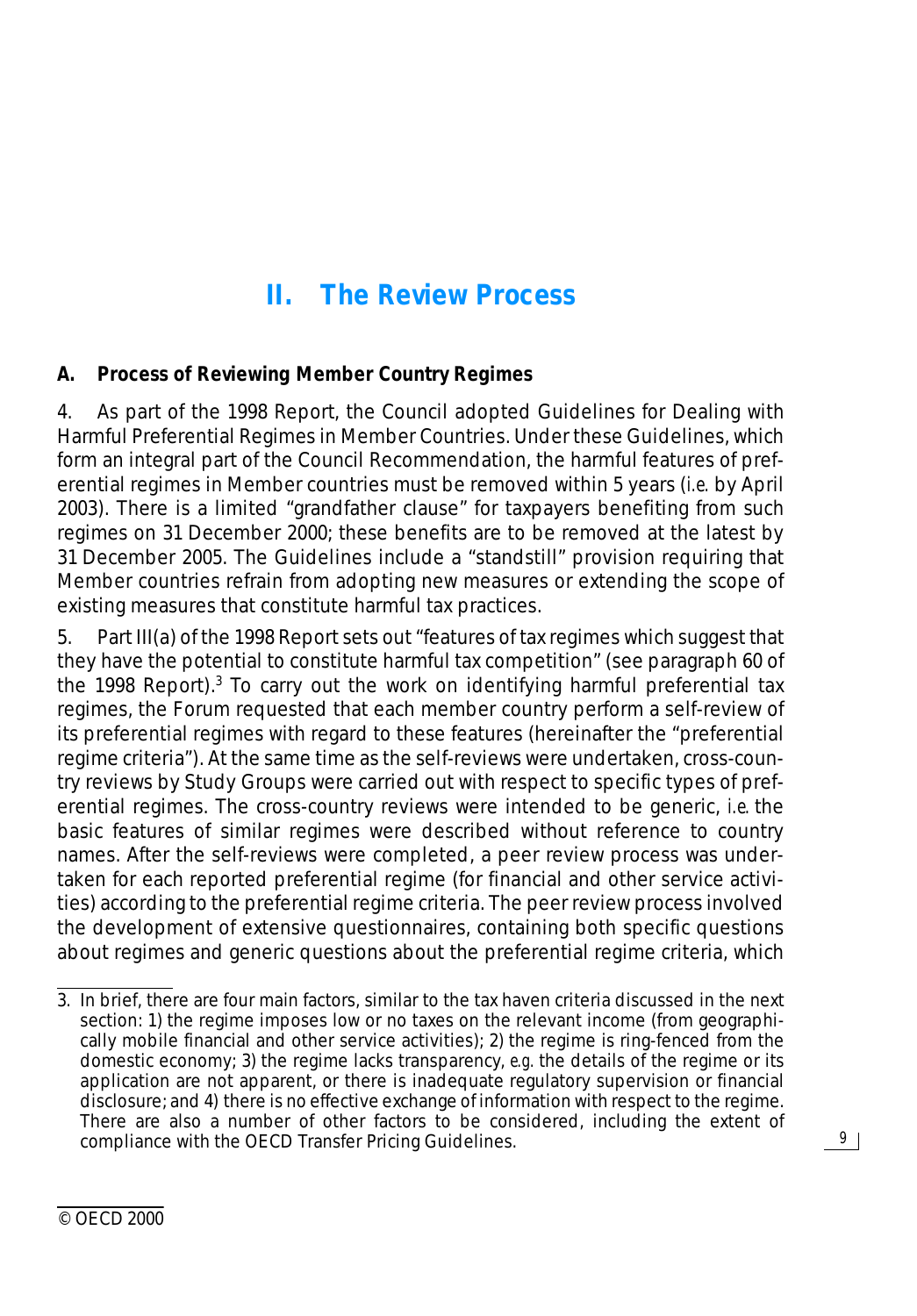were submitted to Member countries, answered in writing, and discussed at meetings of the Forum.

6. Three Working Groups were established within the Forum to review preferential tax regimes and these Working Groups and the Forum met and worked intensively between November 1999 and May 2000. The results of those reviews are described in Part III.A. below.

#### **B. Process of Reviewing Jurisdictions under the Tax Haven Criteria**

7. Part II(b) of the 1998 Report described its starting point for identifying a tax haven as whether the jurisdiction has no or nominal taxation on financial or other service income and offers or is perceived to offer itself as a place where non-residents can escape tax in their country of residence. Other key factors are used to confirm the existence of a tax haven (hereinafter referred to as the "tax haven criteria")<sup>4</sup> that focus on transparency, exchange of information, and local business activities of foreign enterprises. The fact that a jurisdiction may impose no or nominal tax on the relevant income is a necessary but not sufficient condition for the jurisdiction to be considered a tax haven. Whether a jurisdiction meets the tax haven criteria is determined based upon all the facts and circumstances, including whether the jurisdiction has a significant untaxed offshore financial/other services sector relative to its overall economy.

8. The evaluation of jurisdictions under the tax haven criteria was based on an in-depth factual review of such jurisdictions that appeared to have the potential for satisfying the criteria. Starting from published sources, the Forum identified an initial grouping of 47 such jurisdictions. These jurisdictions were asked to submit information pertinent to the application of the tax haven criteria in the context of their facts and circumstances. The Forum examined, discussed, and reviewed this information, using a series of bilateral contacts (under the auspices of small Study Groups comprised of Forum members) and through multilateral consultations with the Forum itself. The Study Groups prepared factual jurisdiction reports with input from, and in many cases agreement by, the jurisdictions as to the factual accuracy of the reports. In these contacts and consultations, the full participation of each jurisdiction was invited and encouraged.

<sup>4.</sup> The four key factors, similar to the preferential regime criteria discussed in the preceding section: 1) there is no or nominal tax on the relevant income (from geographically mobile financial and other service activities); 2) there is no effective exchange of information with respect to the regime; 3) the jurisdiction's regimes lack transparency *e.g.* the details of the regime or its application are not apparent, or there is inadequate regulatory supervision or financial disclosure; and 4) the jurisdiction facilitates the establishment of foreignowned entities without the need for a local substantive presence or prohibits these entities from having any commercial impact on the local economy.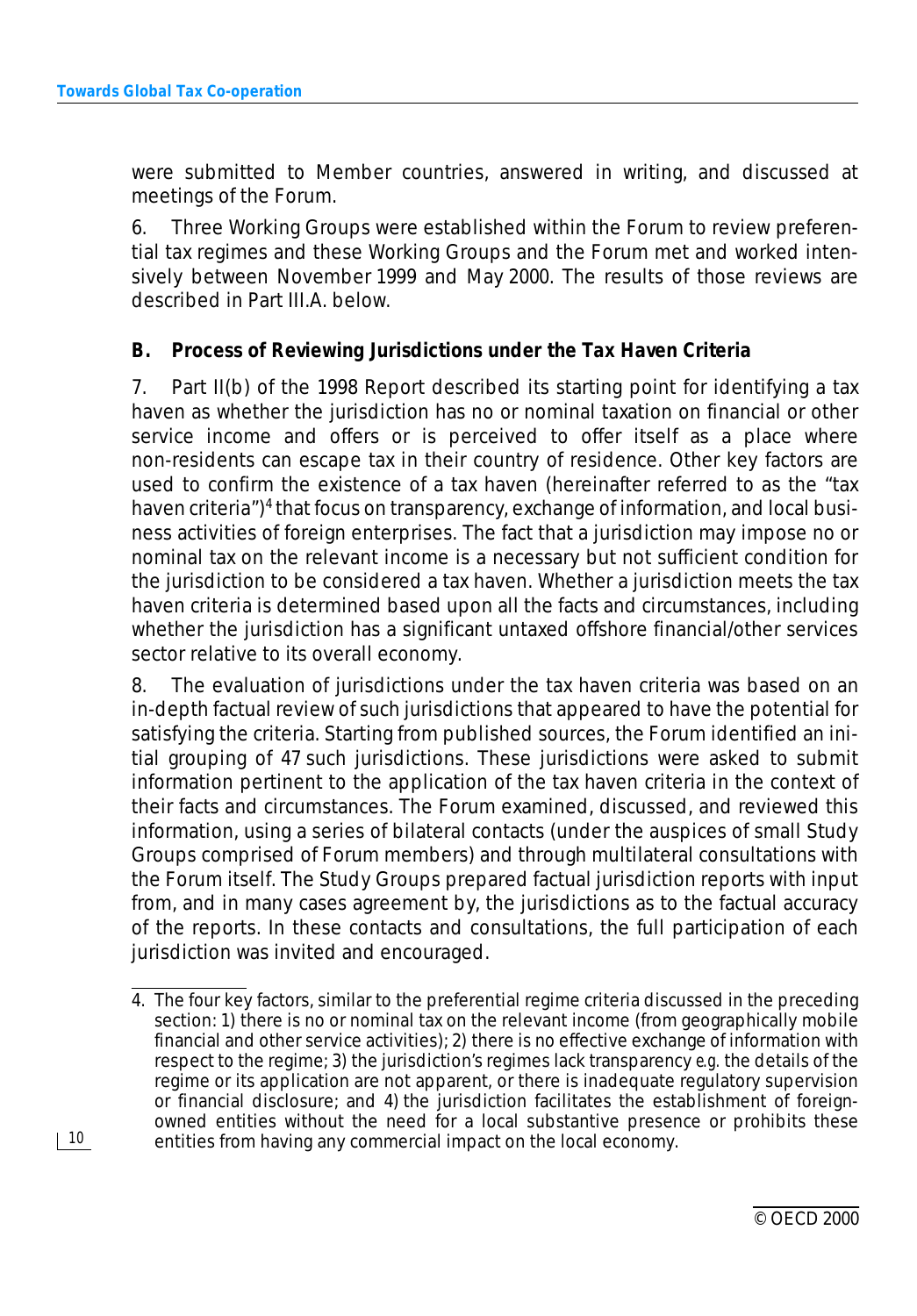9. On the basis of the information submitted by the jurisdictions, the factual jurisdiction reports, the bilateral and multilateral contacts with the jurisdictions, and the Forum's discussions, the Forum in November 1999 made technical evaluations of which jurisdictions met the tax haven criteria. Each technical evaluation was undertaken on the facts and circumstances of the particular jurisdiction under review specifically with regard only to the criteria of the report.The Forum's conclusions reflect only those criteria, notwithstanding that among the jurisdictions meeting the criteria there is a wide range of circumstances both in relation to these criteria (*e.g.* some jurisdictions meet higher standards of transparency, openness, and exchange of information than others) as well as in relation to other important standards (*e.g. t*he quality of their internal financial regulation and willingness to co-operate internationally in tackling money laundering and other financial crime). The results of those evaluations are described in Part III.B. below.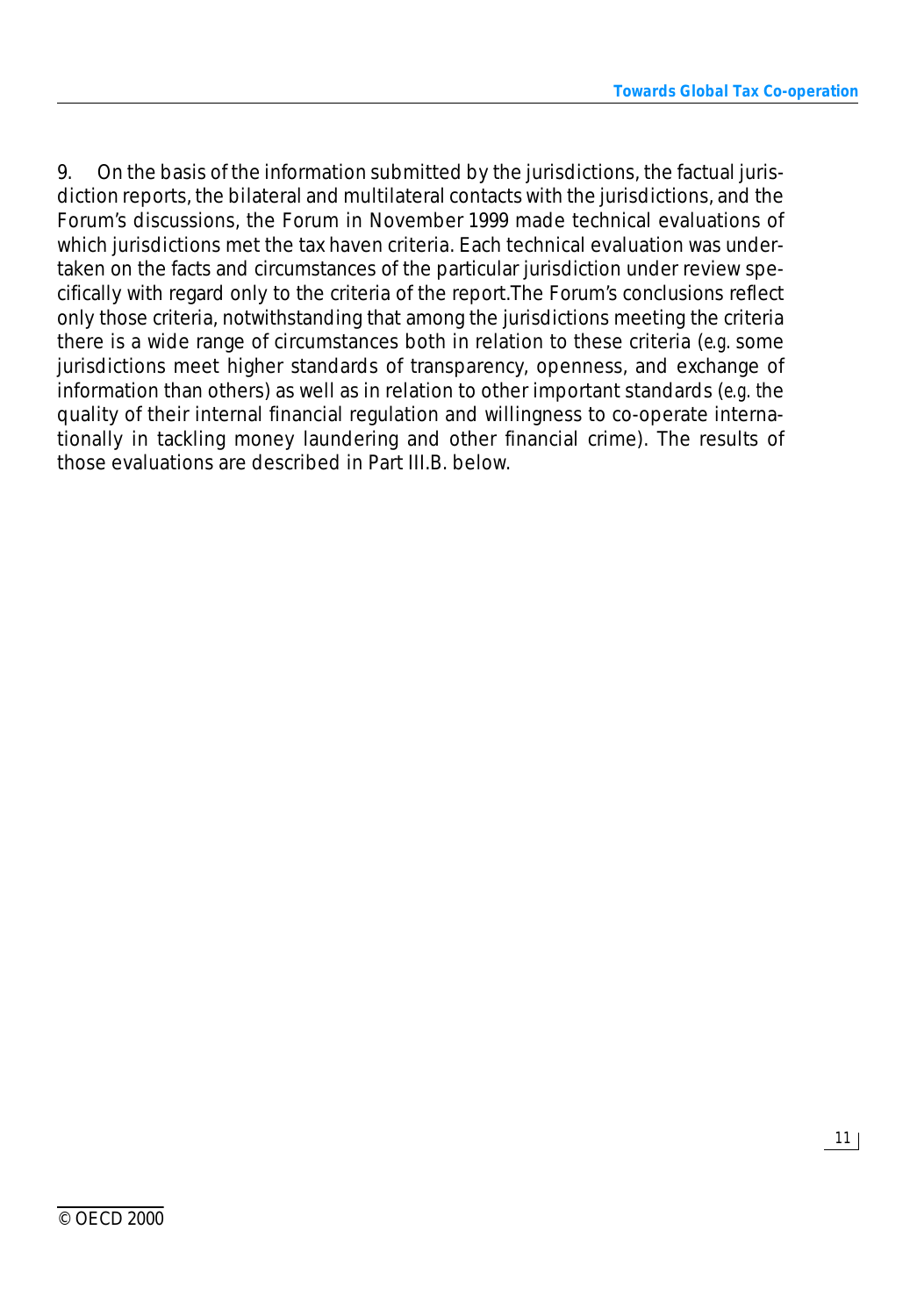# **III. Evaluations and Follow-Up Work**

#### **A. Member Country Preferential Regimes**

10. From among the preferential tax regimes reviewed as discussed above, the Forum has identified below preferential tax regimes as potentially harmful, consistent with paragraphs 59 and 60 of the 1998 Report. In order to be as comprehensive as possible, a preferential tax regime is identified as potentially harmful if it has features that suggest that the regime has the potential to constitute a harmful tax practice, even though there has not yet been an overall assessment of all the relevant factors to determine whether regimes are actually harmful. Further, economic effects as described in paragraphs 80 to 84, as informed by paragraph 27, of the 1998 Report have not been assessed. Accordingly, the potentially harmful regimes include, *e.g.* regimes where the question of actual harm depends on the regime's application in specific circumstances, and regimes that have features of concern to the Forum under the preferential regime criteria but that have not been determined at this stage to be actually harmful or not actually harmful. Further work will assist Member countries in determining which of their potentially harmful regimes are, or could be applied to be, actually harmful, and in determining how to remove the harmful features of such harmful regimes, as described in paragraphs 13-15.

11. The preferential tax regimes identified as potentially harmful are:<sup>5</sup>

| Country                                         | $\mathbf{Regimes}^6$                                          |
|-------------------------------------------------|---------------------------------------------------------------|
| <i>Insurance</i><br>Australia<br><b>Belgium</b> | <b>Offshore Banking Units</b><br><b>Co-ordination Centres</b> |

<sup>5.</sup> It is recognised that there may be additional regimes which will be examined as part of the future work of the Forum. See paragraph 25.

<sup>6.</sup> The preferential tax regimes are listed category-by-category. Certain regimes allow investors to carry out many different types of activities. Forty-seven preferential regimes are identified, but some are included in more than one category of the listing.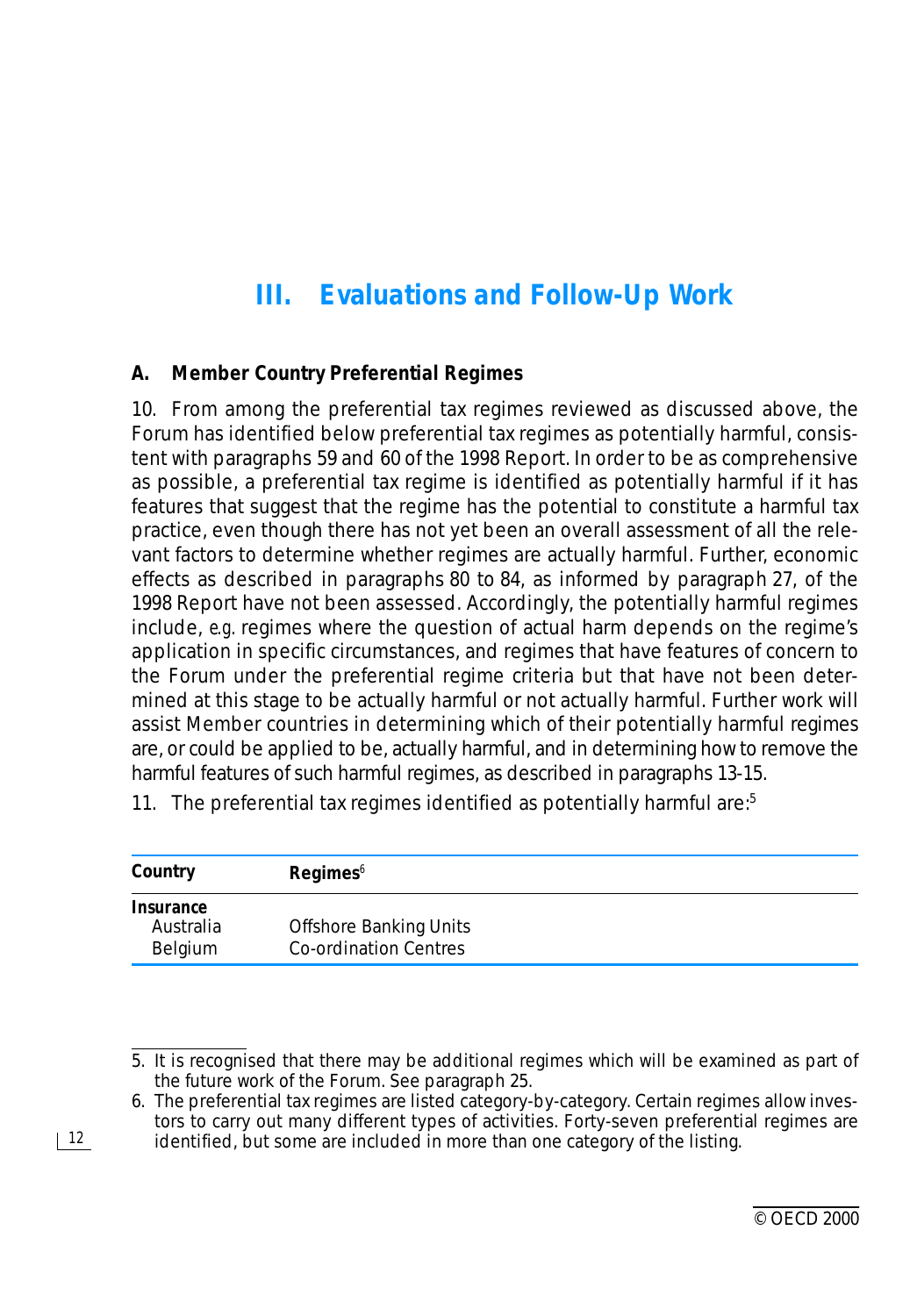| Finland<br>Italy<br>Ireland<br>Portugal<br>Luxembourg<br>Sweden | Aland Captive Insurance Regime<br>Trieste Financial Services and Insurance Centre <sup>7</sup><br><b>International Financial Services Centre</b><br><b>Madeira International Business Centre</b><br>Provisions for Fluctuations in Re-Insurance Companies<br>Foreign Non-life Insurance Companies |  |  |
|-----------------------------------------------------------------|---------------------------------------------------------------------------------------------------------------------------------------------------------------------------------------------------------------------------------------------------------------------------------------------------|--|--|
| <b>Financing and Leasing</b>                                    |                                                                                                                                                                                                                                                                                                   |  |  |
| Belgium                                                         | Co-ordination Centres                                                                                                                                                                                                                                                                             |  |  |
| Hungary                                                         | <b>Venture Capital Companies</b>                                                                                                                                                                                                                                                                  |  |  |
| Hungary                                                         | Preferential Regime for Companies Operating Abroad                                                                                                                                                                                                                                                |  |  |
| Iceland                                                         | <b>International Trading Companies</b>                                                                                                                                                                                                                                                            |  |  |
| Ireland                                                         | <b>International Financial Services Centre</b>                                                                                                                                                                                                                                                    |  |  |
| Ireland                                                         | <b>Shannon Airport Zone</b>                                                                                                                                                                                                                                                                       |  |  |
| Italy                                                           | Trieste Financial Services and Insurance Centre <sup>8</sup>                                                                                                                                                                                                                                      |  |  |
| Luxembourg                                                      | Finance Branch                                                                                                                                                                                                                                                                                    |  |  |
| <b>Netherlands</b>                                              | <b>Risk Reserves for International Group Financing</b>                                                                                                                                                                                                                                            |  |  |
| <b>Netherlands</b>                                              | <b>Intra-group Finance Activities</b>                                                                                                                                                                                                                                                             |  |  |
| <b>Netherlands</b>                                              | Finance Branch                                                                                                                                                                                                                                                                                    |  |  |
| Spain                                                           | <b>Basque Country and Navarra Co-ordination Centres</b>                                                                                                                                                                                                                                           |  |  |
| Switzerland                                                     | <b>Administrative Companies</b>                                                                                                                                                                                                                                                                   |  |  |
| Fund Managers $^9$                                              |                                                                                                                                                                                                                                                                                                   |  |  |
| Greece                                                          | Mutual Funds/Portfolio Investment Companies [Taxation of Fund<br>Managers]                                                                                                                                                                                                                        |  |  |
| Ireland                                                         | International Financial Services Centre [Taxation of Fund Managers]                                                                                                                                                                                                                               |  |  |
| Luxembourg                                                      | Management companies [Taxation of management companies that<br>manage only one mutual fund (1929 holdings)]                                                                                                                                                                                       |  |  |
| Portugal                                                        | Madeira International Business Centre [Taxation of Fund Managers]                                                                                                                                                                                                                                 |  |  |
| Banking                                                         |                                                                                                                                                                                                                                                                                                   |  |  |
| Australia                                                       | <b>Offshore Banking Units</b>                                                                                                                                                                                                                                                                     |  |  |
| Canada                                                          | <b>International Banking Centres</b>                                                                                                                                                                                                                                                              |  |  |
| Ireland                                                         | <b>International Financial Services Centre</b>                                                                                                                                                                                                                                                    |  |  |
| Italy                                                           | Trieste Financial Services and Insurance Centre <sup>8</sup>                                                                                                                                                                                                                                      |  |  |
| Korea                                                           | Offshore Activities of Foreign Exchange Banks                                                                                                                                                                                                                                                     |  |  |
| Portugal                                                        | External Branches in the Madeira International Business Centre                                                                                                                                                                                                                                    |  |  |
| Turkey                                                          | <b>Istanbul Offshore Banking Regime</b>                                                                                                                                                                                                                                                           |  |  |

<sup>7.</sup> Non-operational.

<sup>8.</sup> Non-operational.

<sup>9.</sup> The taxation of fund managers is complex, given the various legal forms that can be used to structure fund management advice. These issues will be studied further in connection with the development of the application notes described in paragraph 13 in order to ensure that all similar regimes are treated the same.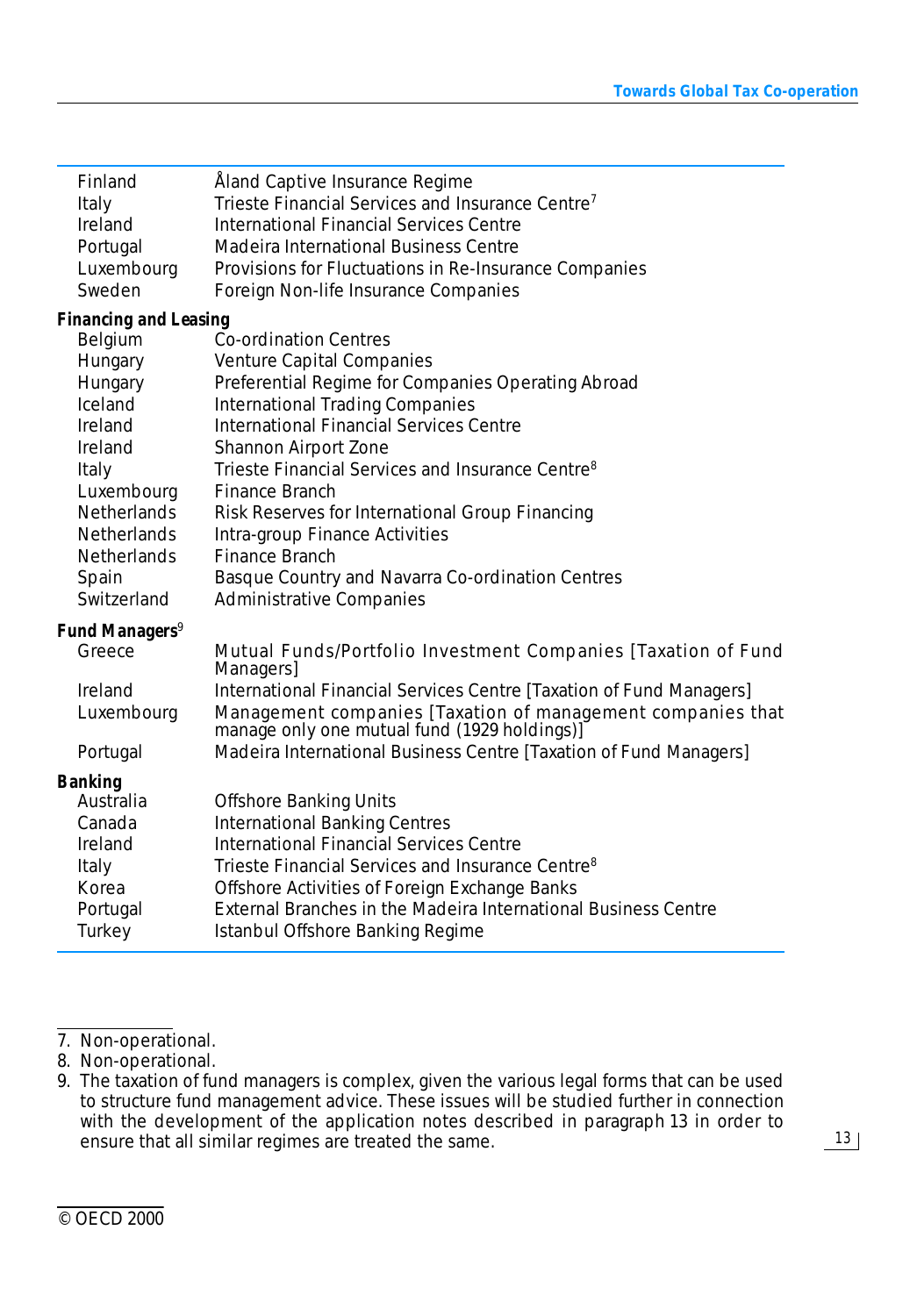| <b>Headquarters regimes</b>        |                                                         |
|------------------------------------|---------------------------------------------------------|
| Belgium                            | <b>Co-ordination Centres</b>                            |
| France                             | <b>Headquarters Centres</b>                             |
| Germany                            | Monitoring and Co-ordinating Offices                    |
| Greece                             | <b>Offices of Foreign Companies</b>                     |
| <b>Netherlands</b>                 | Cost-plus Ruling                                        |
| Portugal                           | Madeira International Business Centre                   |
| Spain                              | <b>Basque Country and Navarra Co-ordination Centres</b> |
| Switzerland                        | <b>Administrative Companies</b>                         |
| Switzerland                        | <b>Service Companies</b>                                |
| <b>Distribution Centre Regimes</b> |                                                         |
| <b>Belgium</b>                     | <b>Distribution Centres</b>                             |
| France                             | <b>Logistics Centres</b>                                |
| <b>Netherlands</b>                 | <b>Cost-plus/Resale Minus Ruling</b>                    |
| Turkey                             | <b>Turkish Free Zones</b>                               |
| <b>Service Centre Regimes</b>      |                                                         |
| Belgium                            | <b>Service Centres</b>                                  |
| <b>Netherlands</b>                 | Cost-plus Ruling                                        |
| $\boldsymbol{Shipping}^{\!10}$     |                                                         |
| Canada                             | <b>International Shipping</b>                           |
| Germany                            | <b>International Shipping</b>                           |
| Greece                             | <b>Shipping Offices</b>                                 |
| Greece                             | Shipping Regime (Law 27/75)                             |
| Italy                              | <b>International Shipping</b>                           |
| <b>Netherlands</b>                 | <b>International Shipping</b>                           |
| Norway                             | <b>International Shipping</b>                           |
| Portugal                           | <b>International Shipping Register of Madeira</b>       |
| <b>Miscellaneous Activities</b>    |                                                         |
| <b>Belgium</b>                     | <b>Ruling on Informal Capital</b>                       |
| Belgium                            | <b>Ruling on Foreign Sales Corporation Activities</b>   |
| Canada                             | Non-resident Owned Investment Corporations              |
| <b>Netherlands</b>                 | Ruling on Informal Capital                              |
| <b>Netherlands</b>                 | Ruling on Foreign Sales Corporation Activities          |
| <b>United States</b>               | Foreign Sales Corporations <sup>11</sup>                |
|                                    |                                                         |

<sup>10.</sup>The analysis of shipping is complex given the particularities of the activity. The criteria must be developed so as to take into account and be consistent with those particularities and will be considered further in connection with the development of application notes as regards shipping. Also, such further consideration shall compare tax equivalence of alternative regimes and should aim to establish similar standards for all comparable regimes.

<sup>11.</sup>As is the case with all regimes, the foreign sales corporation regime is only within the scope of the Report to the extent that it applies to mobile financial and other service activities. It should be noted that the treatment of the foreign sales corporation regime or any other regime for purposes of this Report has no bearing on its classification or treatment in connection with trade disciplines.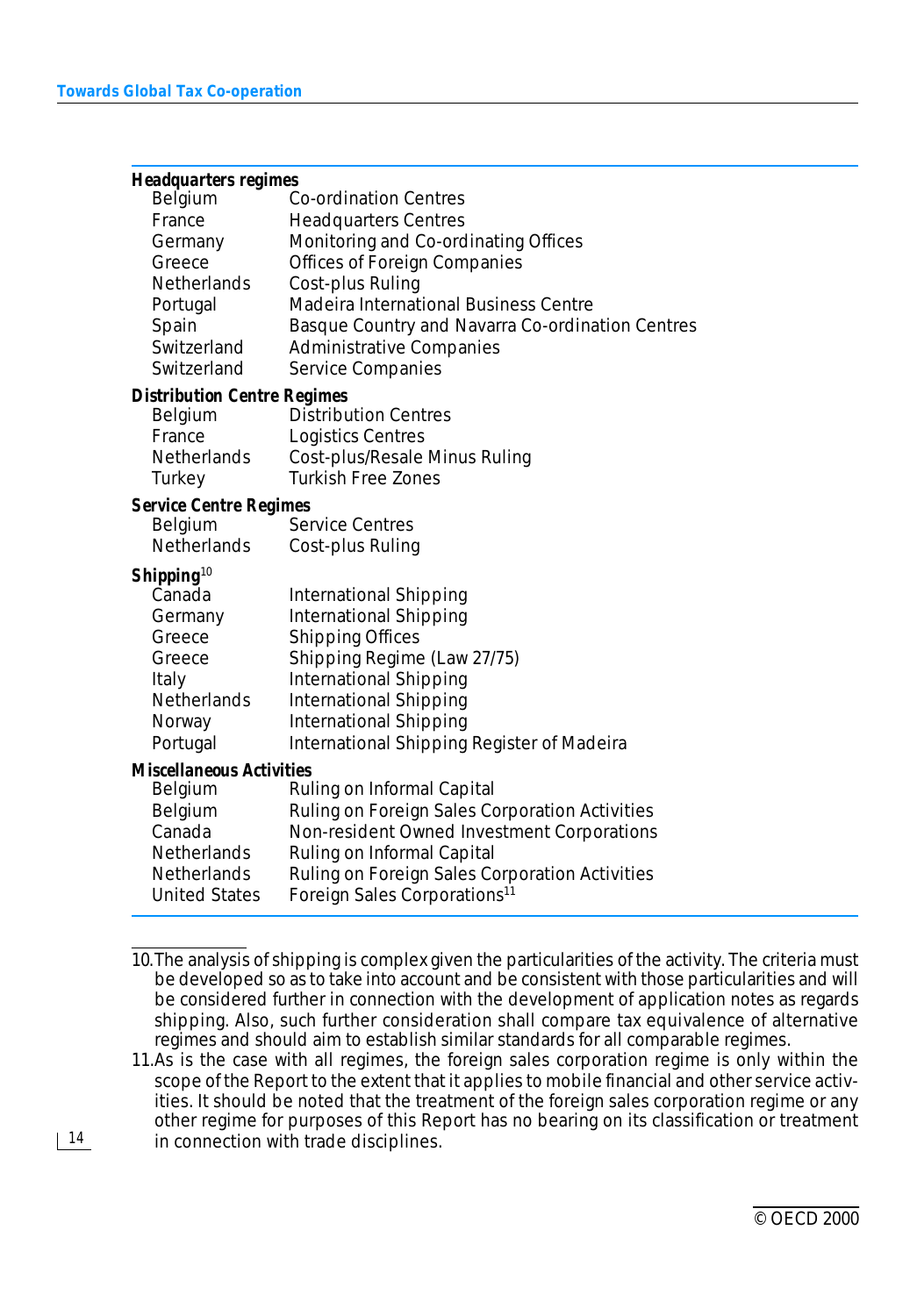12. Holding company regimes and similar preferential tax regimes are not included above, although such regimes may constitute harmful tax competition. The Forum was presented with a number of holding company regimes and similar provisions, but in light of the complexities raised by such regimes, including their possible interaction with tax treaties and with generally applicable principles of domestic law, the Forum reached no conclusions concerning their status as potentially harmful preferential regimes. Continuing the work on holding company regimes and similar preferential regimes will be a high priority in the ongoing work of the Forum, with the aim of reaching firm proposals within the context of preparing application notes (see paragraph 13 below) by early 2001. Holding company regimes and similar preferential tax regimes in the following countries are being examined: Austria, Belgium, Denmark, France, Germany, Greece, Iceland, Ireland, Luxembourg, Netherlands, Portugal, Spain, Switzerland.

13. More work is needed in interpreting the manner in which the criteria apply. In the next stage of the work, the Forum will develop guidance on applying the preferential regime criteria of the 1998 Report to the categories and types of preferential tax regimes that are represented among the regimes identified as potentially harmful. This guidance (application notes) would be provided on a generic basis (*i.e.* not referring to specific country regimes) and would be equally applicable to any regime of the category or type being addressed. The application notes will illustrate what features, generically, would be problematic for particular categories or types of regimes under the relevant factors of the 1998 Report. The application notes will build upon the cross-country reviews undertaken in the initial evaluation of preferential regimes.

14. The Forum will work directly and where appropriate through other subsidiary bodies of the Committee in developing the application notes. For example, the Forum has asked the Committee's Working Party on Taxation of Multinational Enterprises to work on developing guidance in the area of rulings systems and other transfer pricing issues, and the Forum has asked the Committee's Working Party on Tax Avoidance and Evasion to provide advice on effective exchange of information. The Committee's Working Party on Tax Policy Analysis and Statistics may also need to assist in particular cases to the extent that economic analysis is relevant.

15. Member countries will be assisted by the application notes in making the assessment whether potentially harmful regimes are, or could be applied to be, actually harmful, and then in determining how to remove the harmful features of such harmful preferential regimes, in order to meet their commitments to eliminate the harmful features of harmful preferential tax regimes by April 2003. In respect of taxpayers benefiting from such regimes on 31 December 2000, the benefits they derive are to be removed by 31 December 2005. The Forum will undertake a verification process to ascertain that OECD countries have met this commitment, and will report back to the OECD Council no later than June 2003 to list any preferential regimes that have been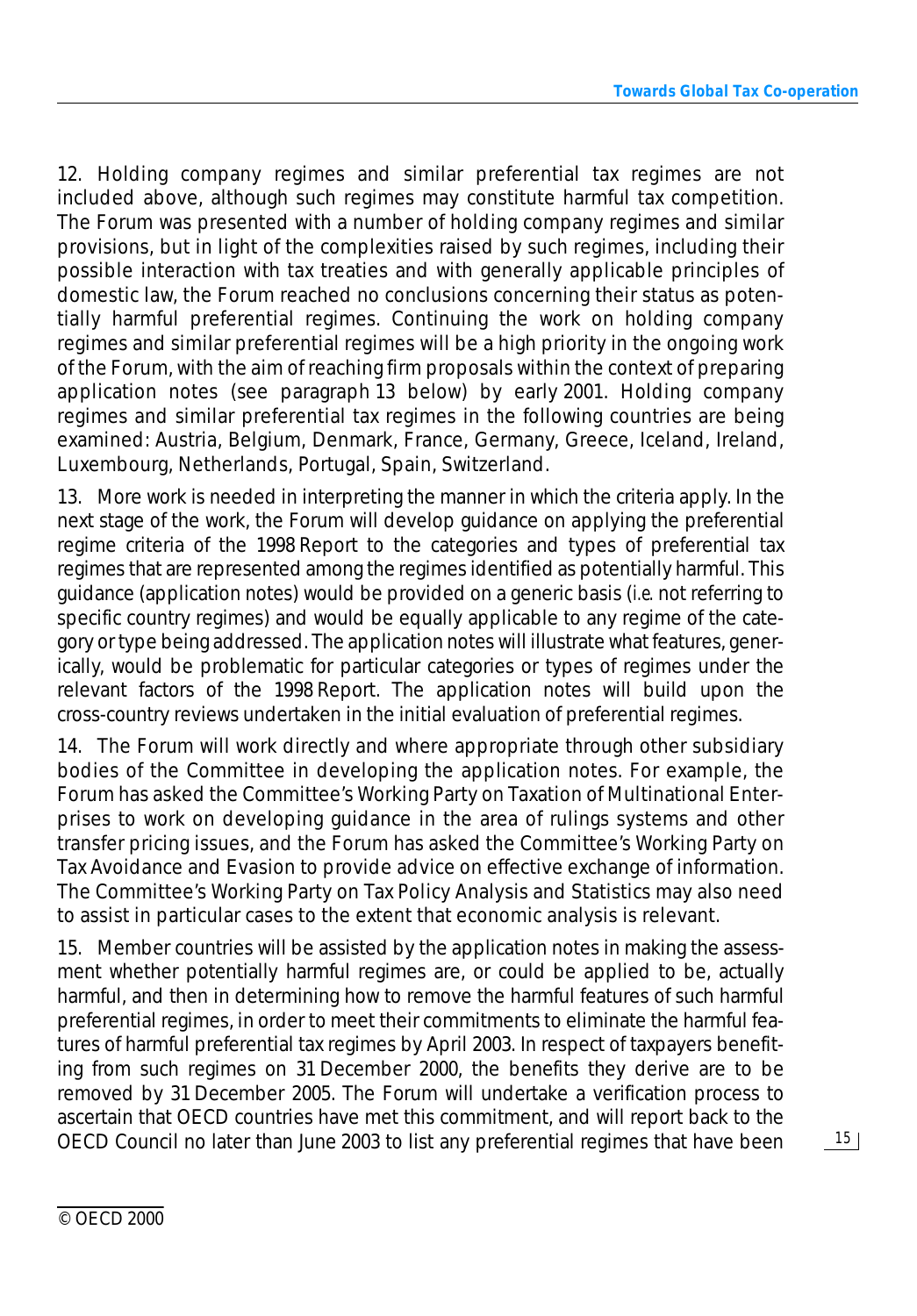found to be actually harmful and whose harmful features remain in OECD Member countries at that time. The application notes will assist the Forum in verifying whether Member countries and co-operative jurisdictions (as described below) have met their respective commitments to remove harmful tax practices within established timetables. The application notes also are expected to assist co-operative jurisdictions and other non-member economies in eliminating their harmful tax practices.

16. Work on removing the harmful features of preferential tax regimes in OECD countries must continue in parallel with that on counteracting the effects of tax havens, as discussed below. The application of the deadline set in the 1998 Report for Member countries to remove the harmful features of any harmful preferential tax regime is not contingent on the Forum determining that the regime is harmful. If harmful features are not eliminated by the prescribed deadlines, other countries may wish to take defensive measures (as foreseen in paragraph 96 of the 1998 Report). Accordingly, the proposal to develop application notes described above is not intended to affect the timing of national efforts by countries to remove the harmful features of any of their harmful preferential tax regimes. Rather, the objective is to develop application notes simultaneously with those efforts. However, it will be a priority for the Committee to ensure sufficient progress is made by the Forum on the development of the application notes to allow for timely guidance to countries, and to facilitate consistency and fairness.

#### **B. Tax Haven Work**

17. A small number of the jurisdictions reviewed by the Forum have, in advance of this reporting, made a public political commitment at the highest level (an "advance commitment") to eliminate their harmful tax practices and to comply with the principles of the 1998 Report.<sup>12</sup> In recognition of this commitment, this

<sup>12.</sup>An advance commitment jurisdiction also agrees to a standstill, i.e. not to enhance existing regimes that the Forum finds constitute harmful tax practices, and not to introduce new regimes that would constitute harmful tax practices. An advance commitment jurisdiction will develop with the Forum an acceptable plan by 31 December 2000, describing the manner in which the jurisdiction intends to achieve its commitment, the timetable for so doing, and milestones to ensure steady progress, including the completion of a concrete and significant action during the first year of the commitment. All advance commitment jurisdictions must fulfil their commitments by the date on which Member countries must remove the benefits to taxpayers benefiting on 31 December 2000 from any harmful preferential regimes (31 December 2005, which is 2-½ years after the main deadline by which Member countries have committed to eliminate the harmful features of their harmful preferential regimes). The follow-up for advance commitment jurisdictions is discussed in Part IV below. An advance commitment is similar but not identical to the post-June "scheduled commitment" described in Part IV.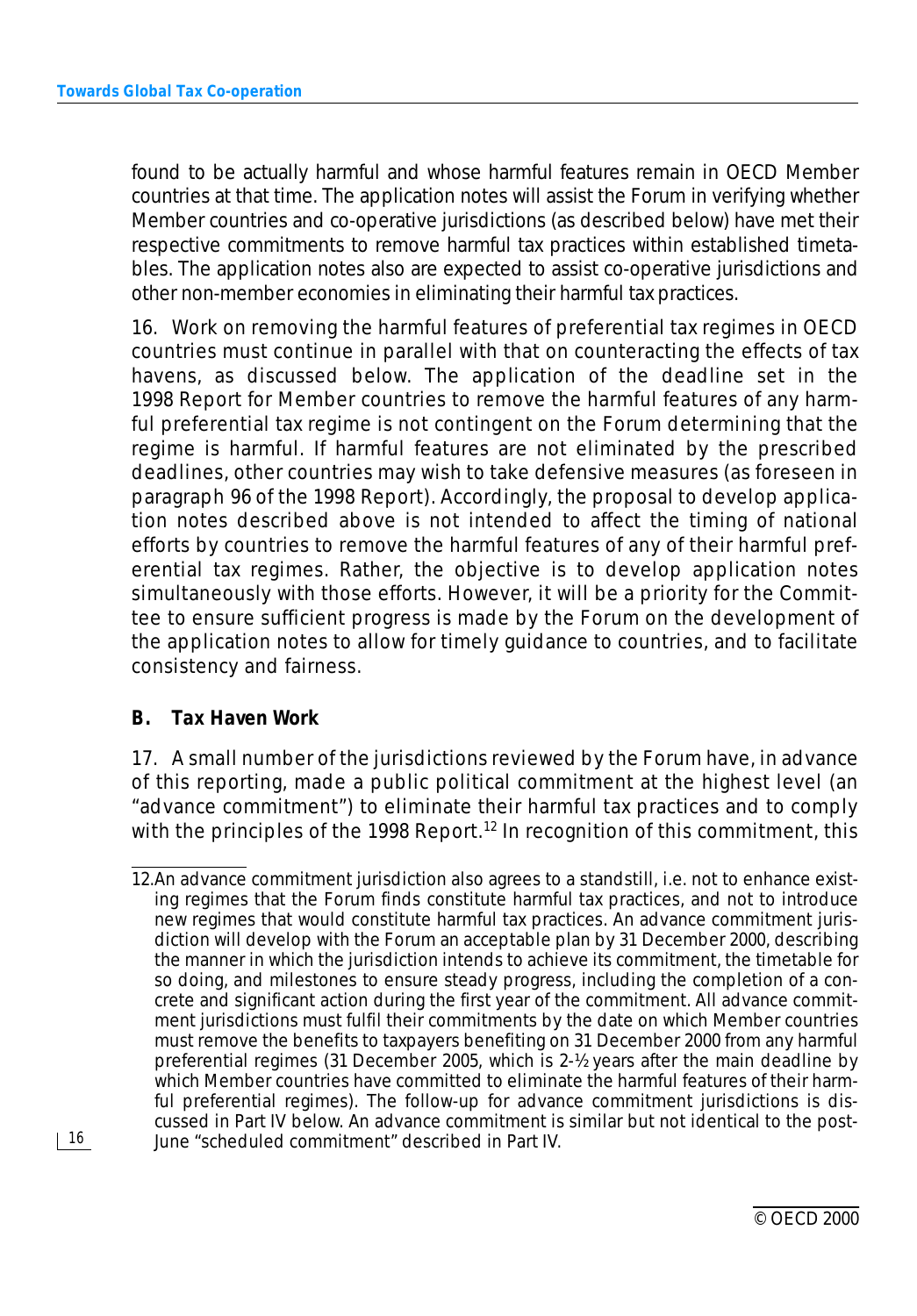Report does not include the names of jurisdictions that have made this advance commitment ("advance commitment jurisdictions") even if they presently meet the tax haven criteria.13 Otherwise, the jurisdictions below were found to meet the tax haven criteria of the 1998 Report. These evaluations were presented to the Committee in January 2000, confirmed by the Committee in May 2000, and endorsed by the Council on 16 June 2000. This listing is intended to reflect the technical conclusions of the Committee only and is not intended to be used as the basis for possible co-ordinated defensive measures. Rather, as discussed below, a further list will be developed in the next 12 months for this purpose.

| Andorra                                         | The Republic of the Maldives           |
|-------------------------------------------------|----------------------------------------|
| Anguilla - Overseas Territory                   | The Republic of the Marshall Islands   |
| of the United Kingdom                           | The Principality of Monaco             |
| Antigua and Barbuda                             | Montserrat - Overseas Territory of the |
| Aruba – Kingdom of the Netherlands <sup>a</sup> | <b>United Kingdom</b>                  |
| <b>Commonwealth of the Bahamas</b>              | The Republic of Nauru                  |
| Bahrain                                         | Netherlands Antilles - Kingdom of the  |
| <b>Barbados</b>                                 | Netherlands <sup>a</sup>               |
| <b>Belize</b>                                   | Niue – New Zealand <sup>b</sup>        |
| British Virgin Islands - Overseas               | Panama                                 |
| Territory of the United Kingdom                 | Samoa                                  |
| Cook Islands – New Zealand <sup>b</sup>         | The Republic of the Seychelles         |
| The Commonwealth of Dominica                    | <b>St Lucia</b>                        |
| Gibraltar - Overseas Territory                  | The Federation of St. Christopher      |
| of the United Kingdom                           | & Nevis                                |
| Grenada                                         | St. Vincent and the Grenadines         |
| Guernsey/Sark/Alderney                          | Tonga                                  |
| - Dependency of the British Crown               | Turks & Caicos – Overseas Territory    |
| Isle of Man - Dependency                        | of the United Kingdom                  |
| of the British Crown                            | US Virgin Islands - External Territory |
| Jersey – Dependency of the British              | of the United States                   |
| Crown                                           | The Republic of Vanuatu                |
| Liberia                                         |                                        |
| The Principality of Liechtenstein               |                                        |

*a)* The Netherlands, the Netherlands Antilles, and Aruba are the three countries of the Kingdom of the Netherlands.

*b)* Fully self-governing country in free association with New Zealand.

13.Ministers in their communiqué welcomed these highest-level commitments.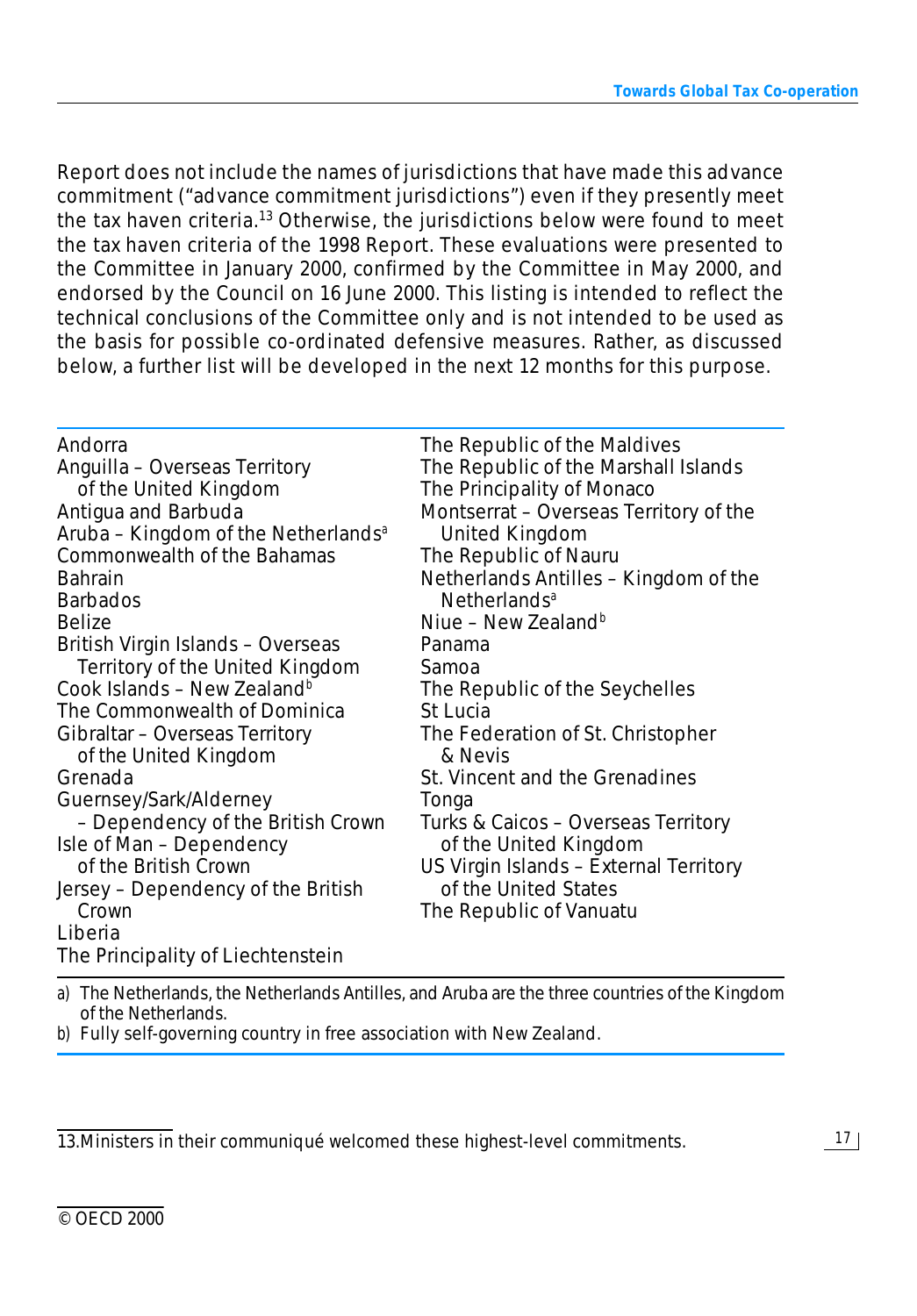#### *i) Preparing a List of Uncooperative Tax Havens*

18. During the process of consultations, a number of the jurisdictions under review indicated an interest in the possibility of co-operating with the OECD by committing to the elimination of harmful tax practices. The extent of the interest in co-operation was not fully foreseen at the time that the 1998 Report was presented to Ministers. In response to this development, the Committee believes that a process should be established to promote co-operation and positive changes to comply with the principles of the 1998 Report. Such a step would be in harmony with the Council Instruction of 9 April 1998 to make proposals for further improvements in the co-operation to counter harmful tax practices, and also in harmony with the 1998 Report itself, which provides that in implementing the Recommendations of the Report, account should be taken of the commitment which the jurisdictions involved make to the elimination of harmful tax practices.

19. To facilitate the taking forward of a co-operative process, the Committee has already invited jurisdictions to consider making commitments to the elimination of harmful tax practices, and the Council has in its 16 June 2000 Recommendation instructed the Committee to continue these efforts over the next 12 months. The Council also instructed the Committee to produce, from the list of jurisdictions meeting the tax haven criteria (*i.e.* the list in paragraph 17 as it may be amended in the future) an OECD List of Uncooperative Tax Havens. This List is to be completed by 31 July 2001. Any jurisdiction listed in paragraph 17 above that by this deadline does not make the commitment to eliminating harmful tax practices in the manner and substance as described in *ii)* below would automatically be included in the List of Uncooperative Tax Havens.<sup>14</sup>

20. To recognise the ongoing efforts being made by some of the jurisdictions to continue the dialogue, and to encourage jurisdictions to make commitments to the tax competition work, the Committee recommended and the Council agreed that the co-ordination of a common approach to defensive measures should not be undertaken with respect to jurisdictions that have committed to the tax competition work, as discussed below (*i.e.* those jurisdictions not appearing on the List of Uncooperative Tax Havens). Accordingly, the co-ordination of defensive measures foreseen in the 1998 Report, as described in Part IV below will not be implemented prior to 31 July 2001.

<sup>14.</sup>A jurisdiction making an advance commitment (pre-June 2000) also would not appear on the List of Uncooperative Tax Havens and would not be subject to co-ordinated defensive measures. There will be an annual review by the Forum to determine whether the established milestones and timetables are being met. If the milestones and timetables are not met and there is at any time evidence that the jurisdiction's commitment to the tax competition work is no longer in good faith, the Committee will place the jurisdiction on the List of Uncooperative Tax Havens.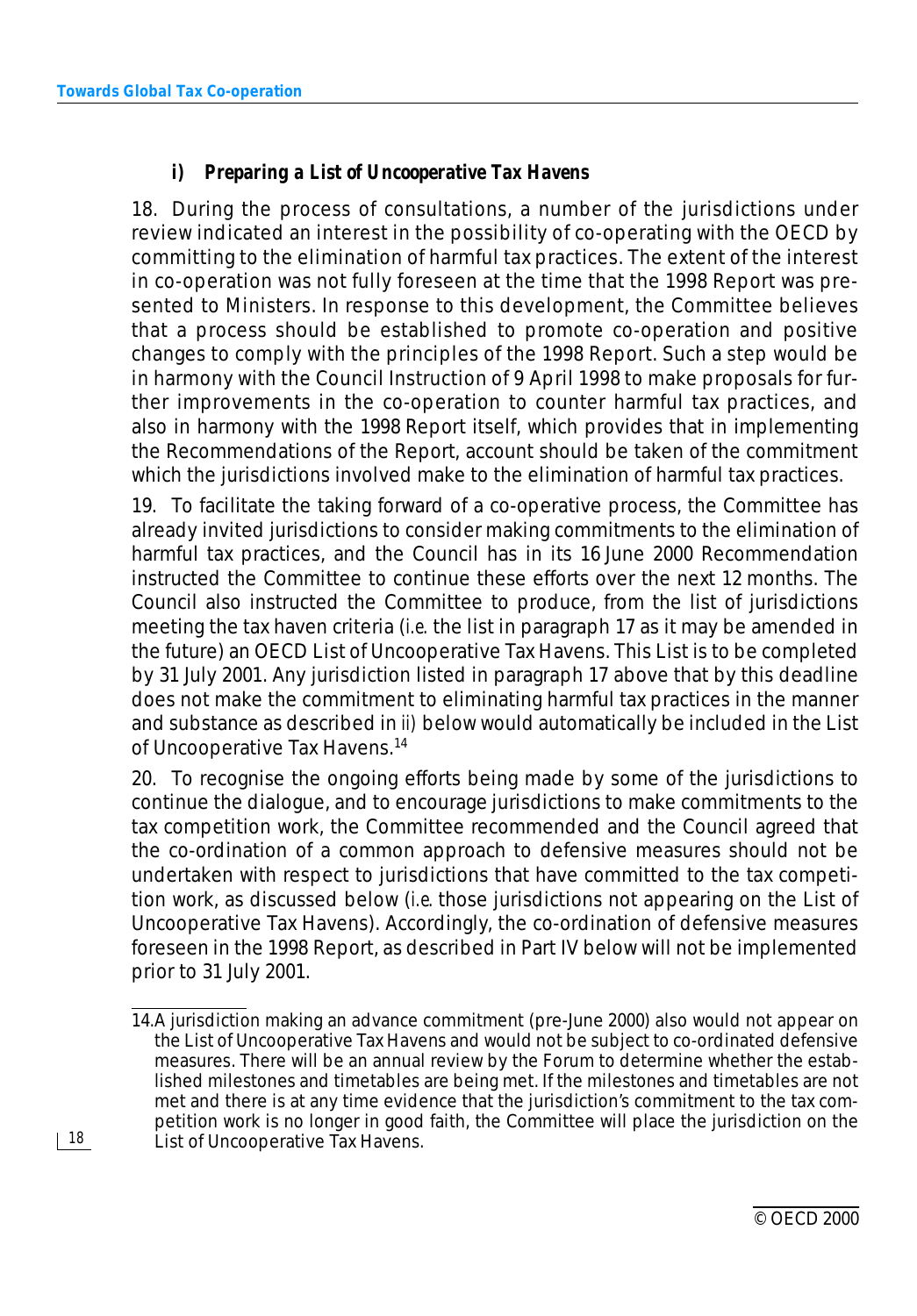#### *ii) Commitment to Eliminating Harmful Tax Practices*

21. The commitment necessary to avoid inclusion on the List of Uncooperative Tax Havens is a public political commitment by a jurisdiction to adopt a schedule of progressive changes to eliminate its harmful tax practices by 31 December 2005. This is the date set in the 1998 Report for Member countries to remove the benefits to taxpayers benefiting on 31 December 2000 from any harmful preferential regime (which is approximately 2-½ years after the main deadline by which Member countries have committed to remove the harmful features of their harmful preferential tax regimes). A jurisdiction making this commitment (a "scheduled commitment") will develop with the Forum an acceptable plan within 6 months of having made the commitment, describing the manner in which the jurisdiction (a "co-operative jurisdiction") intends to achieve its commitment, the timetable for so doing, and milestones to ensure steady progress, including the completion of a concrete and significant action during the first year of the commitment. The jurisdiction must also agree to a "standstill" during the period of the commitment, *i.e.,* not to enhance existing regimes that the Forum finds constitute harmful tax practices; not to introduce new regimes that would constitute harmful tax practices; and to engage in an annual review process with the Forum to determine the progress made in fulfilling its commitment and to assess the use being made of its existing regimes.

22. A co-operative jurisdiction, at the time of making its scheduled commitment, would not be included in the List of Uncooperative Tax Havens for an initial period of one-year from that time. A co-operative jurisdiction is eligible for successive renewals of its status by making a new public commitment to move to the next stage of the plan of progressive changes. However, a jurisdiction would be placed on the List of Uncooperative Tax Havens if any harmful aspects of its regimes remain after the deadline for their elimination. Also, if the milestones and timetable are not met and there is at any time evidence that the jurisdiction is not acting in good faith in accordance with its commitments, the Committee will place the jurisdiction on the List of Uncooperative Tax Havens.

23. The procedure for making a scheduled commitment is that a jurisdiction submits a written statement of the commitment of its government as described in paragraph 21 above. The statement is to be in the form of a letter to the Secretary-General of the OECD, and signed by an authorised official.15 This letter is to be accompanied by an annex setting forth the specifications to which the jurisdiction is agreeing, as discussed with the Forum.

<sup>15.</sup>An authorised official would be an official having authority in regulatory and fiscal matters and appointed by the jurisdiction to represent the jurisdiction in dealing with the Forum.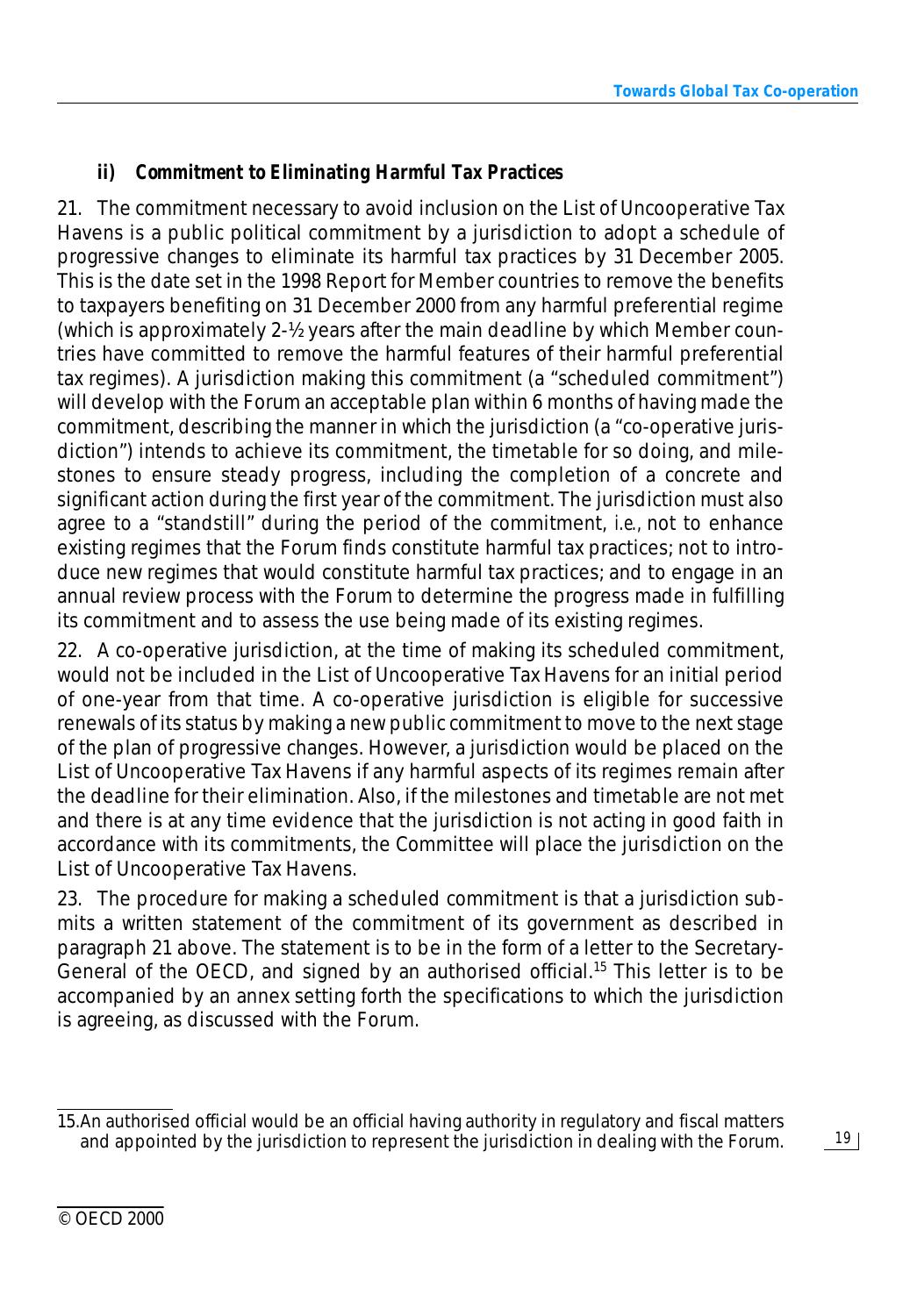#### **C. Dynamic Nature of the Evaluations of Preferential Regimes and Tax Havens**

24. The evaluations given in this Report are dynamic for both potentially harmful preferential regimes and for jurisdictions meeting the tax haven criteria. Accordingly, the evaluations will be regularly updated as the work is taken forward. With regard to the tax haven work, jurisdictions that will appear on the List of Uncooperative Tax Havens remain eligible to make scheduled commitments at any time and thereby be removed from the List of Uncooperative Tax Havens. Further, a jurisdiction's name would be removed from the List of Uncooperative Tax Havens and no longer be identified as meeting the tax haven criteria if the jurisdiction were to eliminate its harmful tax practices, without regard to whether a scheduled commitment is made. The process of pursuing a scheduled commitment can be initiated by a listed tax haven by writing to OECD Secretariat or to the Chair of the Committee.

25. The OECD's work in this area must not only address existing tax havens and harmful tax practices, but it must be vigilant against adverse developments. Such developments could be new jurisdictions entering the field, the introduction of new harmful preferential regimes by jurisdictions/ countries that are already being evaluated, a change in posture as regards commitments to eliminate the harmful aspects of their regimes, or the discovery of other jurisdictions/regimes that constitute harmful tax practices. The dynamic nature of this work has resource implications for the OECD that must be addressed in the context of the Committee's priorities, as indicated in paragraph 39.

#### **D. Extending the Dialogue with Co-operative Jurisdictions**

26. The Committee intends to continue the dialogue with co-operative jurisdictions. Such work will include:

- The development of a model vehicle for exchange of information (*e.g.* an OECD Model Tax Information Exchange Agreement or a multilateral agreement).
- The creation of a multilateral framework under the Forum for consultation with co-operative jurisdictions, on exchange of information and other relevant issues pertaining to the elimination of harmful tax practices.
- An examination of the types of assistance that jurisdictions will need in the transition, recognising that an initial reduction in certain financial and other service activities may occur in some jurisdictions as a result of complying with the principles of the Report. OECD governments may consider:
- Examining how their bilateral assistance programmes can be re-targeted.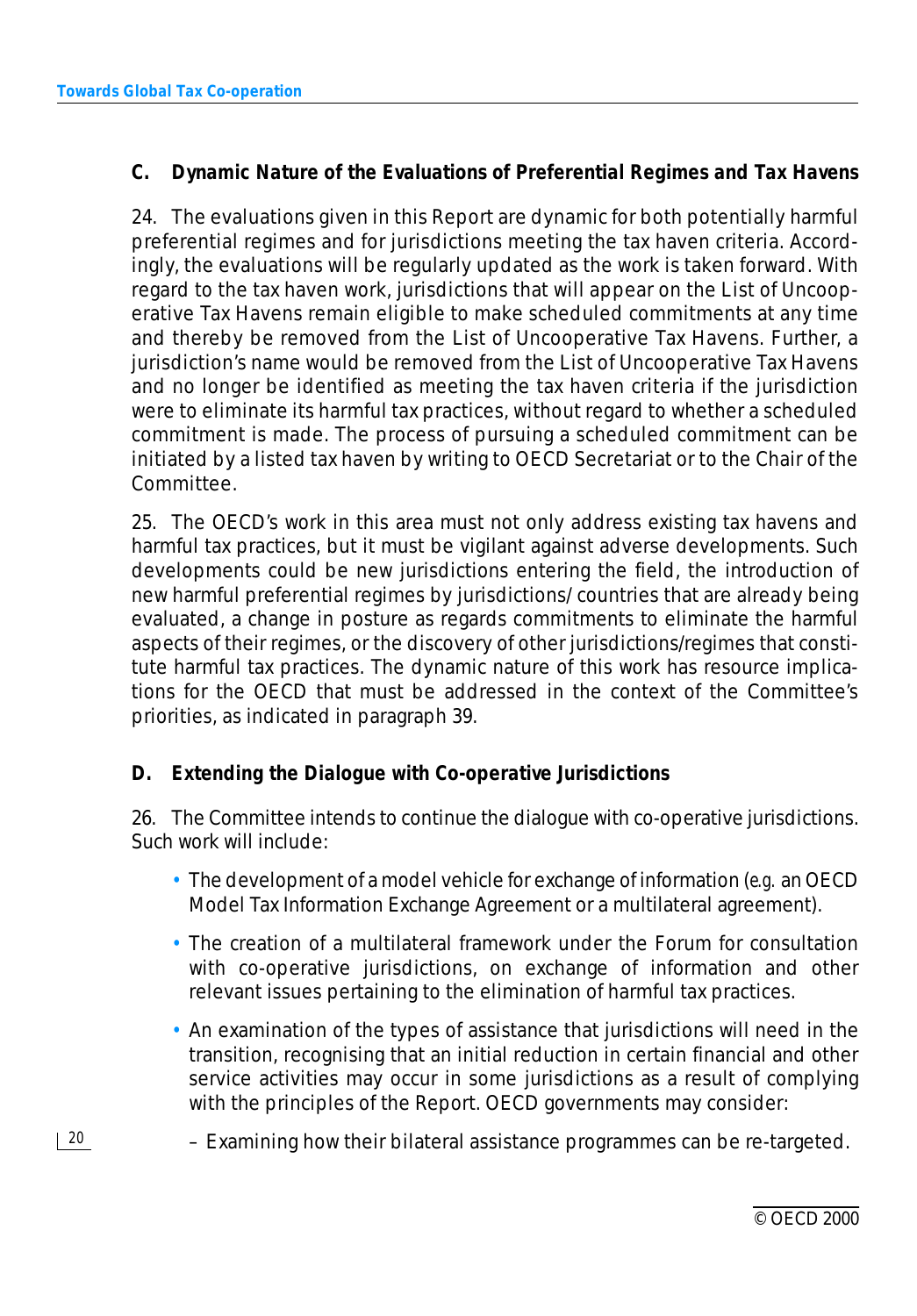- Encouraging international organisations to take into account the special needs of these jurisdictions in the design of multilateral assistance programmes.
- Offering under the auspices of the OECD and other organisations specific assistance in the design of their tax systems and in the strengthening of their tax administrations.
- Encouraging jurisdictions to initiate co-operative programmes to improve tax administration and enforcement by using existing organisations such as Intra-European Organisation of Tax Administrations (IOTA), Inter-American Centre of Tax Administrators (CIAT), Commonwealth Association of Tax Administrators (CATA), the Caribbean Community – (CARICOM), Centre de rencontres et d'études des dirigeants des administrations fiscales (CRE-DAF), and the Organization for Economic Cooperation (OEC).

27. The Committee accepts that the changes that will be necessary for jurisdictions meeting the tax haven criteria that commit to remove their harmful tax practices may adversely affect the economies of some of those jurisdictions. The OECD will work with other interested international and national organisations to examine how best to assist co-operative jurisdictions in restructuring their economies. A dialogue has already been launched with the OECD's Development Assistance Committee. Also, the Committee on Fiscal Affairs, by means of its CCNM-sponsored outreach programme, is prepared to assist jurisdictions in meeting the standards contemplated by the 1998 Report.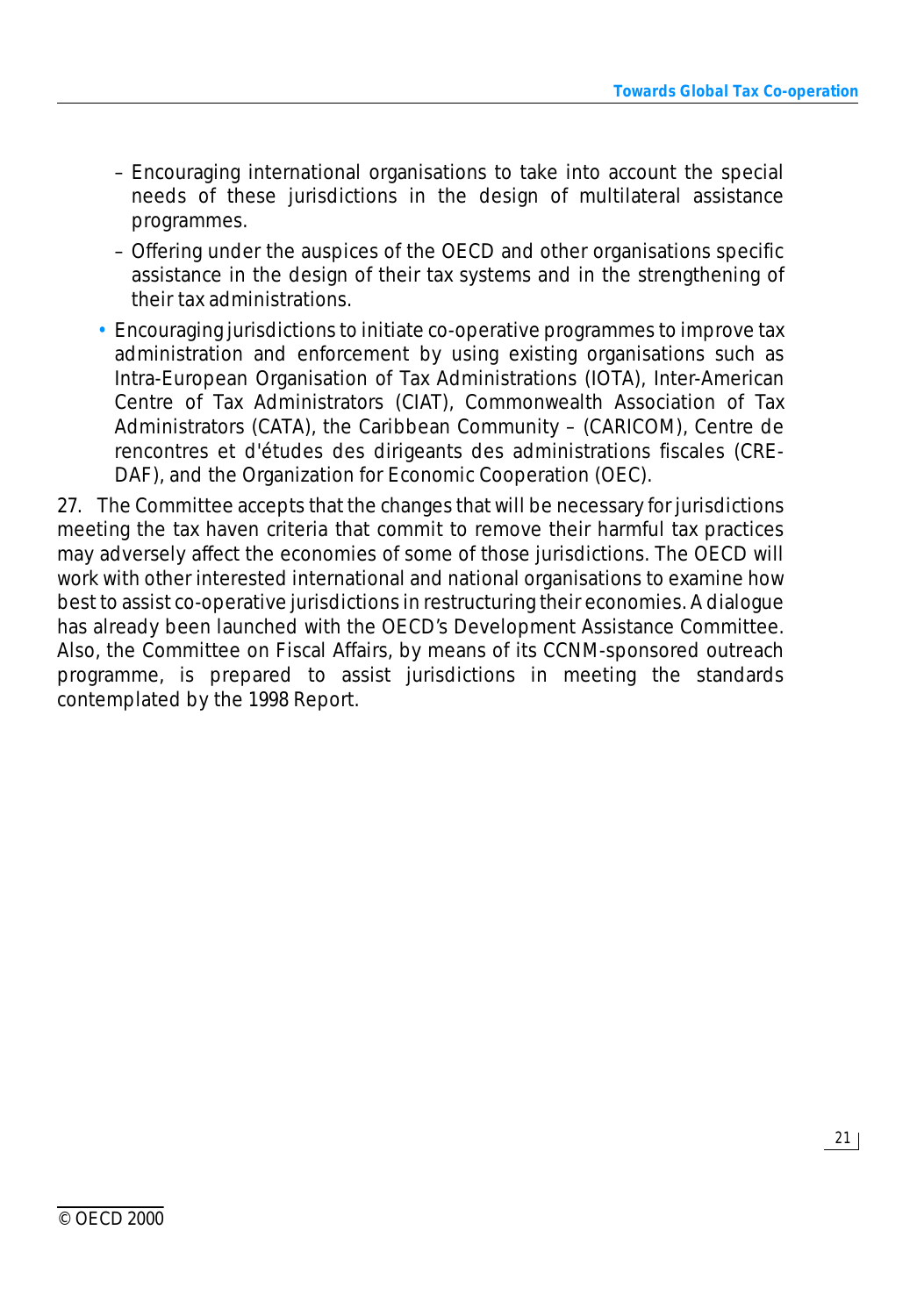# **IV. Involving Non-Member Economies**

28. Harmful tax competition is by its very nature a global phenomenon and therefore its solution requires global endorsement and global participation. Countries outside the OECD must have a key role in this work since a number of them are either seriously affected by harmful tax practices or have potentially harmful regimes. Three regional seminars that brought together over 30 non-member countries were held prior to the finalisation of the 1998 Report: in Mexico (for the Latin American region); by the Asian Development Bank in Singapore (for the Asian region); in Turkey (for the NIS region). These three seminars have enabled the Committee to gain a better understanding of the concerns of countries outside the OECD area. Non-member economies should be invited to continue a dialogue with the OECD in relation to the work on tax competition.

29. Some non-member economies feature strongly in the global financial marketplace, with possibly major distortions being caused by the harmful tax practices they have put in place. There is a significant risk that a failure to address these practices in parallel with the work in relation to Member countries will cause a shift of the targeted activities to economies outside the OECD area, giving them an unwarranted competitive advantage and limiting the effectiveness of the whole exercise.

30. It is important to take forward the work of the Forum with regard to eliminating harmful tax practices on a global basis. To this end, the Committee will encourage non-member economies to associate themselves with the 1998 Report and to agree to its principles; and hold regional seminars that will encourage and assist nonmember economies to remove features of their preferential regimes that are potentially harmful. This work programme should progress on a timetable that would facilitate the removal of harmful tax practices in non-member economies by 31 December 2005.

31. The Committee proposes that the Forum continue and intensify its dialogue to explore ways in which non-member economies that share the concerns of OECD members and that are prepared to accept the same obligations as OECD members could be more closely associated with the Forum. In this way, non-member economies can become partners in the development of an international framework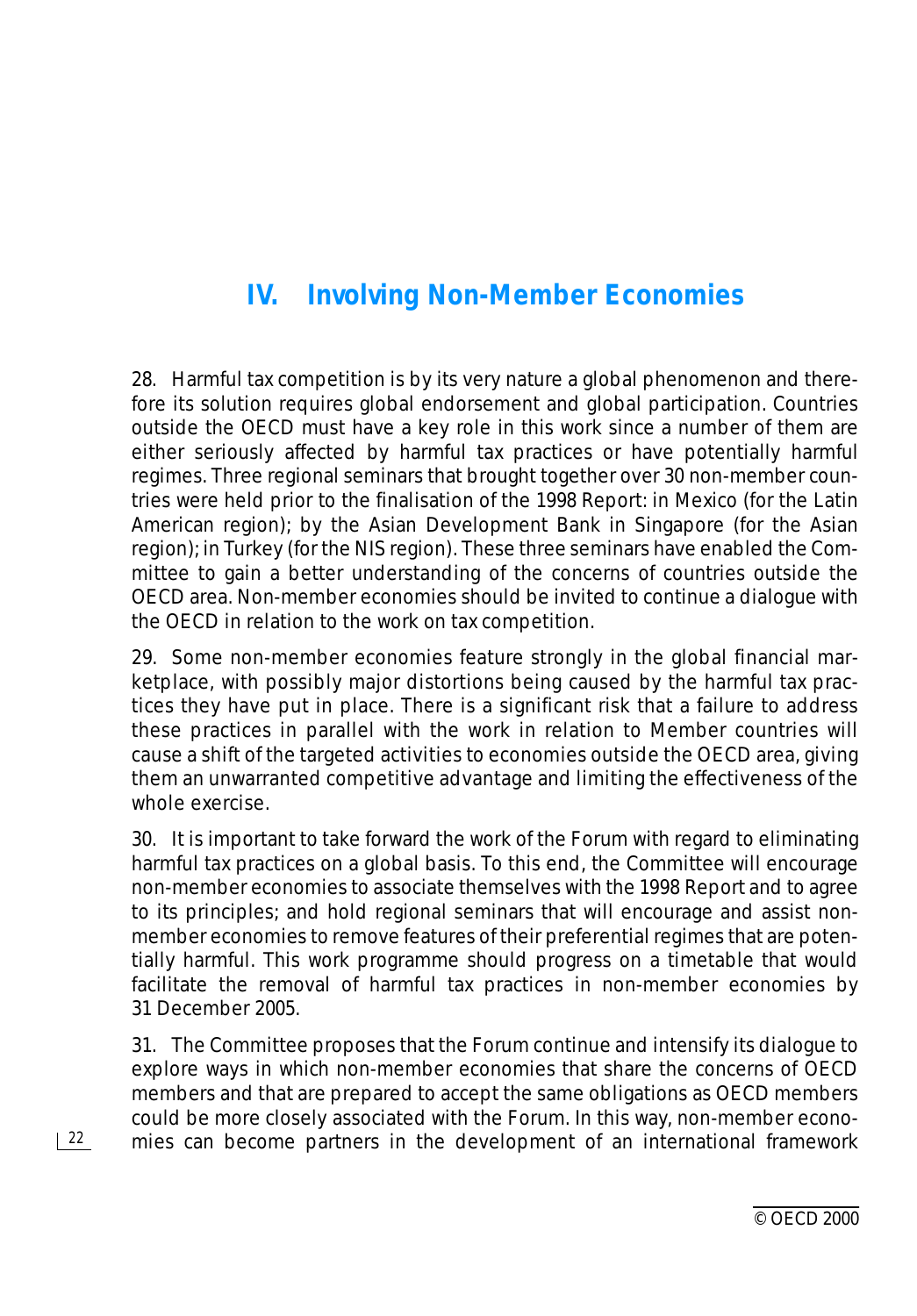appropriate in an era of liberalised financial markets. The Committee will initiate the dialogue regarding this approach on 29-30 June 2000 at a high-level meeting for non-member economies co-hosted by the Finance Minister of France.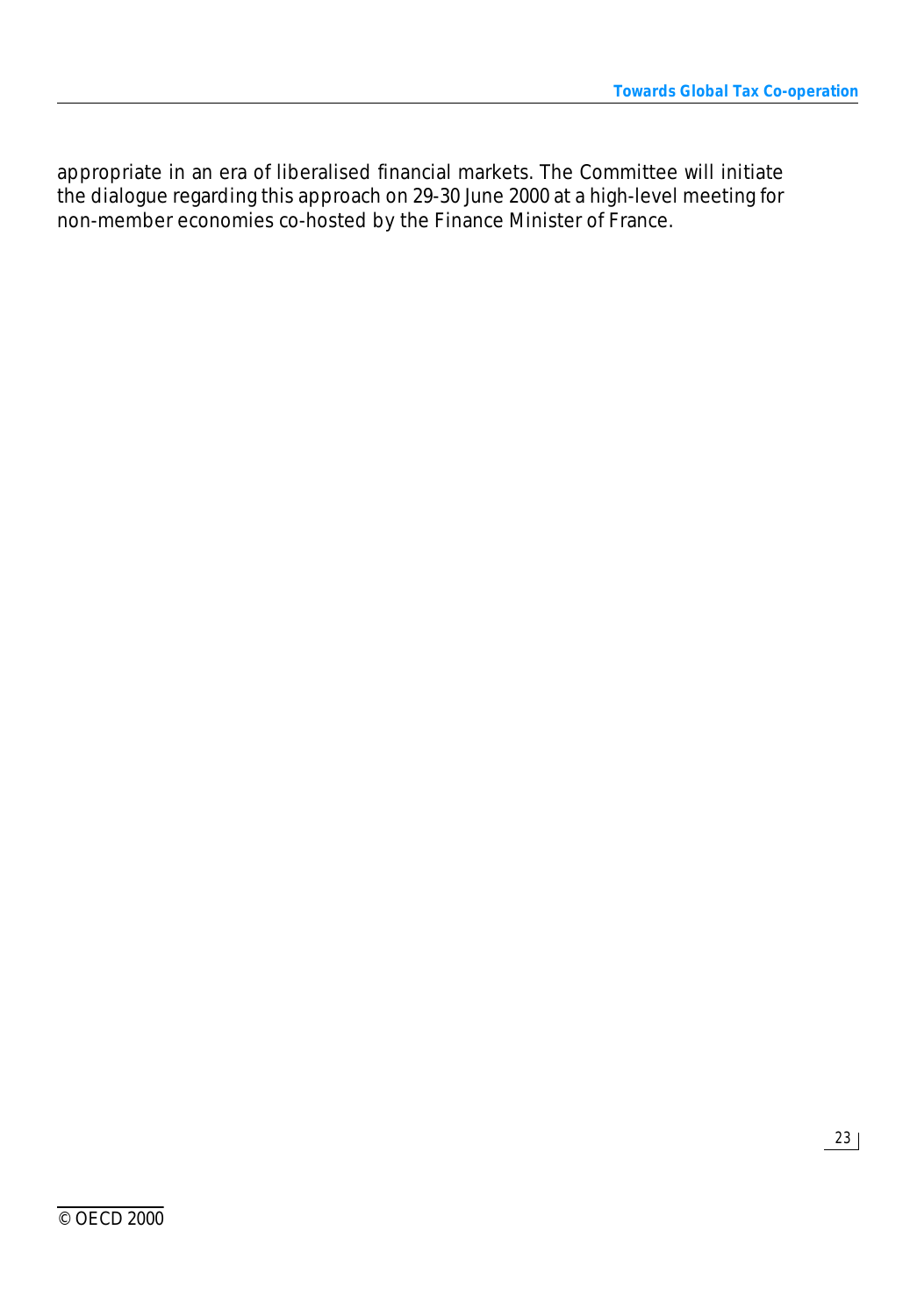### **V. Framework for Implementing a Common Approach to Restraining Harmful Tax Practices**

32. One objective of identifying harmful tax practices is to facilitate through co-ordination the OECD Member countries' actions against such practices, recognising the limitations on the effectiveness of unilateral actions.

33. The Committee recommends a general framework within which Member countries can implement a common approach to restraining harmful tax competition. This framework will facilitate the ability of countries to take defensive measures swiftly and effectively against jurisdictions that persist in their harmful tax practices. Defensive measures are important so that the adverse impacts from uncooperative jurisdictions can be addressed and so that these jurisdictions do not gain a competitive advantage over co-operative jurisdictions. In the application of the co-ordinated defensive measures, no distinction shall be made between jurisdictions that are dependencies of OECD countries and those that are not. These defensive measures would be at the discretion of countries and taken under their domestic legislation or under tax treaties. Moreover, each country may choose to enforce the defensive measures in a manner that is proportionate and prioritised according to the degree of harm that a particular jurisdiction has the potential to inflict, and taking into account the effectiveness of its existing defensive measures.

34. The 1998 Report suggested that defensive measures would be more effective if applied by a wide number of countries in a similar manner. A number of potential measures were identified for further study by the Forum. Paragraph 35 sets out these measures together with a number of other possible measures that the Forum believes might be able to form the framework of a common approach against harmful tax practices. The Committee on Fiscal Affairs will be working within the next six months to a year to consider these possible measures, finalise its recommendations, and adopt an implementation strategy and timetable. Those co-operating with the tax competition work will then be invited to adopt such of the measures recommended by the Committee to the extent possible and appropriate within their national systems, to be implemented against Uncooperative Tax Havens as of 31 July 2001. Countries may also take note of the defensive measures for purposes

 *24*

© OECD 2000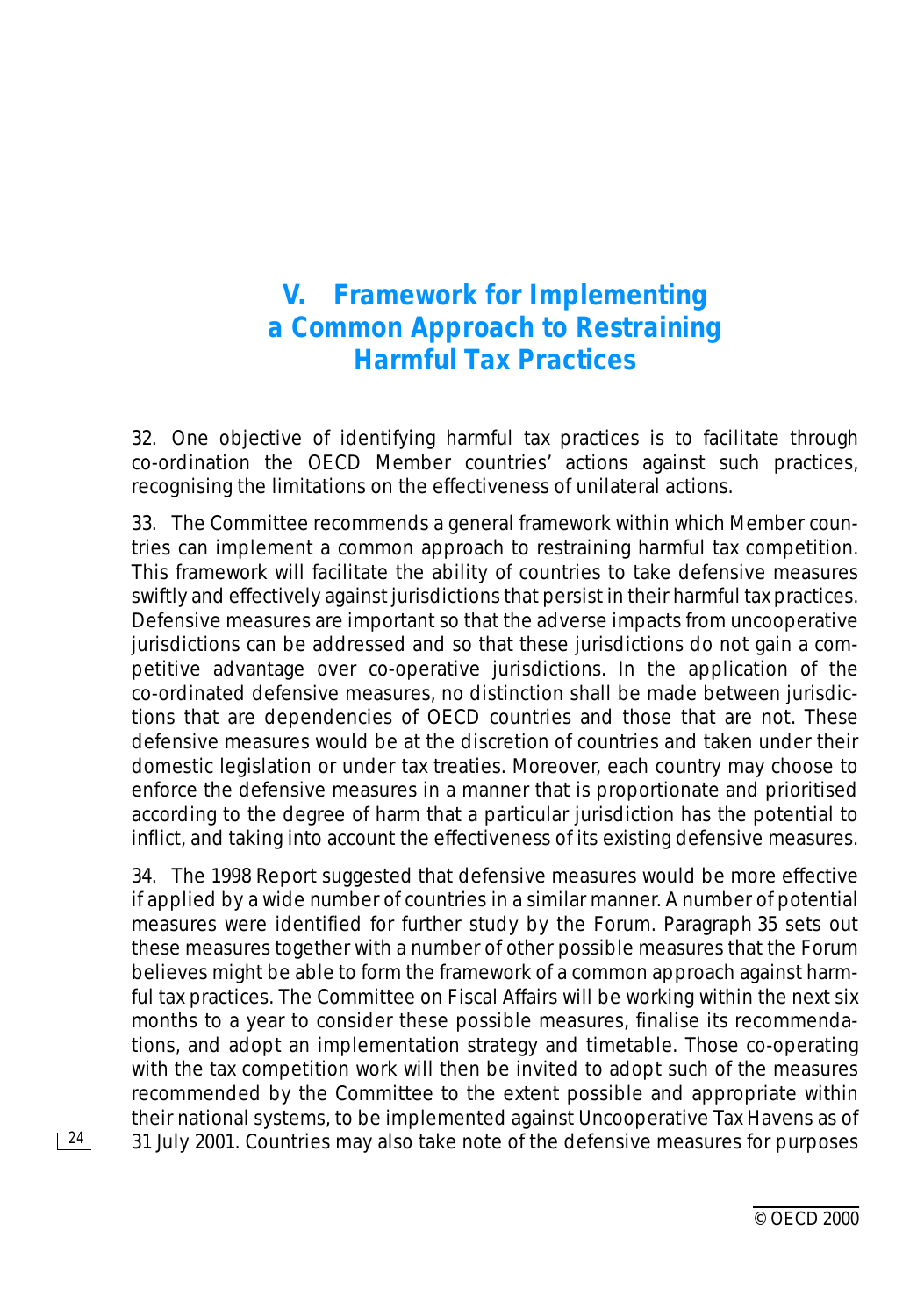of combating any harmful tax practices that persist after the time by which they are expected to be removed.

35. The range of possible defensive measures identified to date as a framework for a common approach with regard to Uncooperative Tax Havens as of 31 July 2001 are as follows:

- To disallow deductions, exemptions, credits, or other allowances related to transactions with Uncooperative Tax Havens or to transactions taking advantage of their harmful tax practices.
- To require comprehensive information reporting rules for transactions involving Uncooperative Tax Havens or taking advantage of their harmful tax practices, supported by substantial penalties for inaccurate reporting or non-reporting of such transactions.
- For countries that do not have controlled foreign corporation or equivalent (CFC) rules, to consider adopting such rules, and for countries that have such rules, to ensure that they apply in a fashion consistent with the desirability of curbing harmful tax practices (Recommendation 1 of the 1998 Report).
- To deny any exceptions (*e.g.* reasonable cause) that may otherwise apply to the application of regular penalties in the case of transactions involving entities organised in Uncooperative Tax Havens or taking advantage of their harmful tax practices.
- To deny the availability of the foreign tax credit or the participation exemption with regard to distributions that are sourced from Uncooperative Tax Havens or to transactions taking advantage of their harmful tax practices.
- To impose withholding taxes on certain payments to residents of Uncooperative Tax Havens.
- To enhance audit and enforcement activities with respect to Uncooperative Tax Havens and transactions taking advantage of their harmful tax practices.
- To ensure that any existing and new domestic defensive measures against harmful tax practices are also applicable to transactions with Uncooperative Tax Havens and to transactions taking advantage of their harmful tax practices.
- Not to enter into any comprehensive income tax conventions with Uncooperative Tax Havens, and to consider terminating any such existing conventions unless certain conditions are met (Recommendation 12 of the 1998 Report).
- To deny deductions and cost recovery, to the extent otherwise allowable, for fees and expenses incurred in establishing or acquiring entities incorporated in Uncooperative Tax Havens.
- To impose "transactional" charges or levies on certain transactions involving Uncooperative Tax Havens.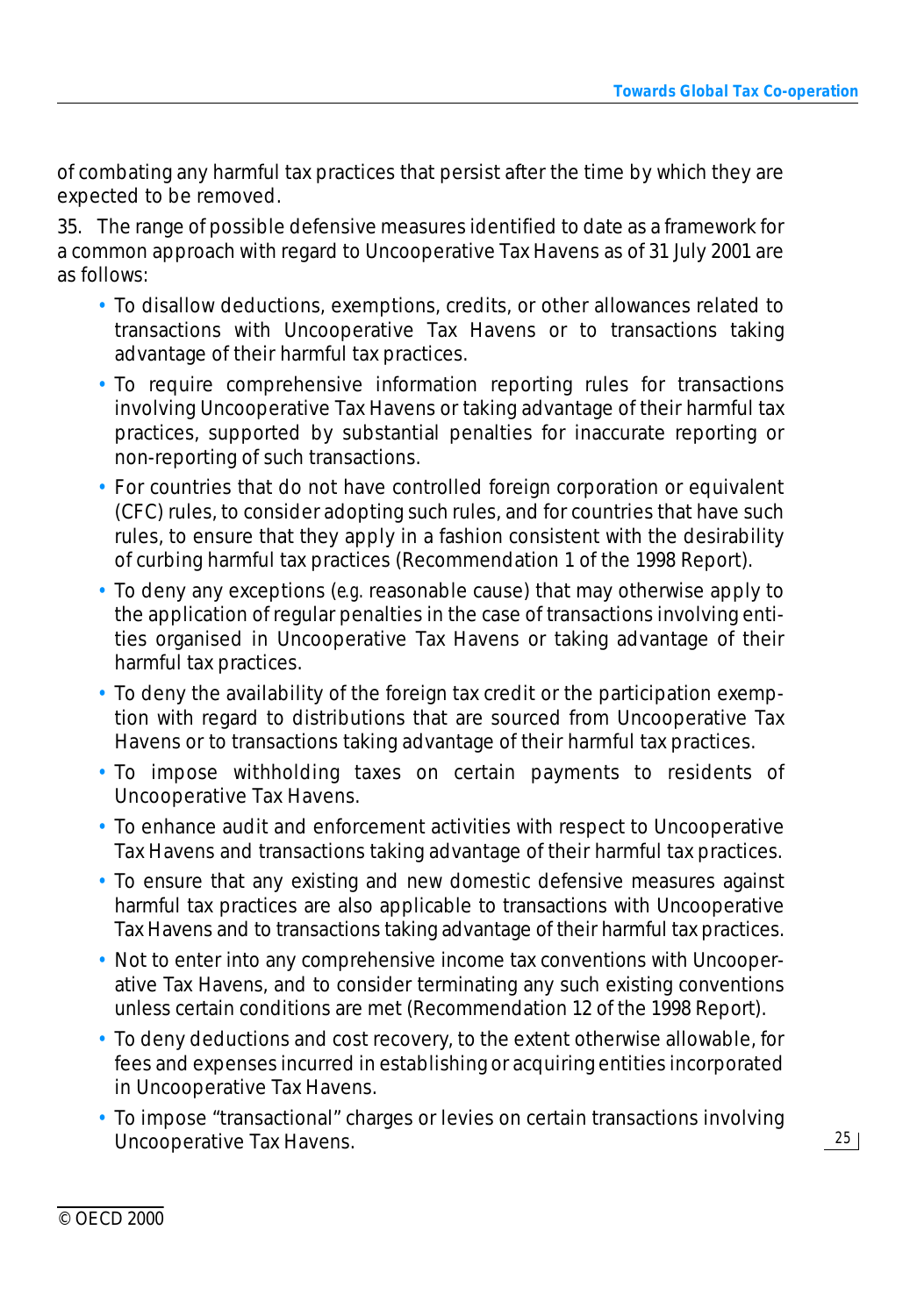36. Governments are invited to take into account that a jurisdiction is listed as an Uncooperative Tax Haven in determining whether to direct non-essential economic assistance to the jurisdiction. The Committee also intends to continue to explore what other defensive measures can be taken, including non-tax measures.

37. Governments are also reminded of Recommendation 17 of the 1998 Report, which recommends that countries with particular political, economic, or other links with tax havens ensure that these links do not contribute to harmful tax competition. Also, paragraph 153 of the 1998 Report indicates that countries that have such ties should consider using them to reduce the harmful tax competition resulting from the existence of these tax havens.

38. The Committee invites Member countries to refrain from using the names of jurisdictions in paragraph 17 to identify jurisdictions against which new or enhanced defensive measures should be applied, but rather to use the List of Uncooperative Jurisdictions for this purpose. The Forum recognises that Member countries retain the right to apply, or not apply, defensive measures unilaterally to any jurisdiction.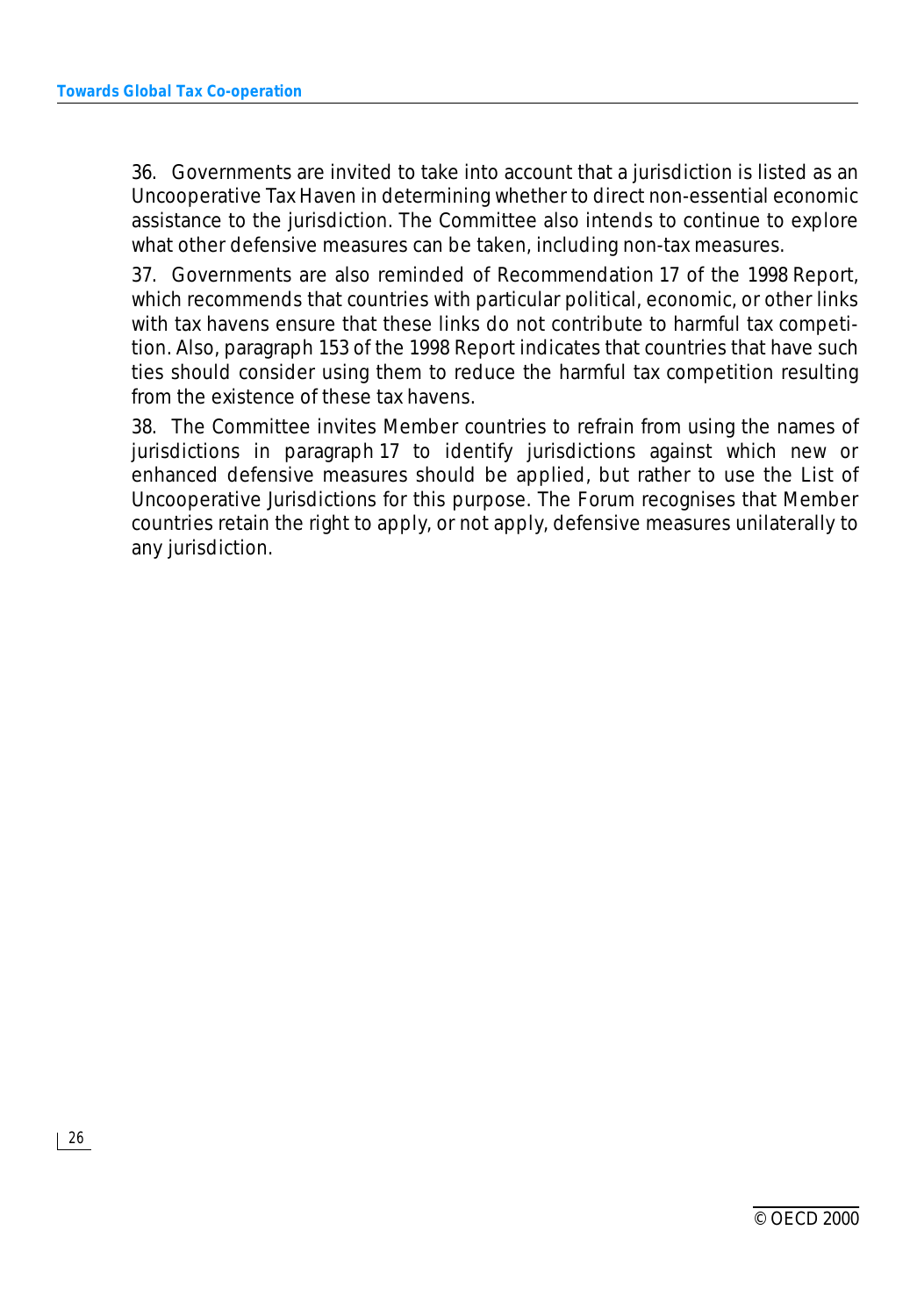# **VI. The Resource Implications for the OECD**

39. The success of the work programme outlined above will depend upon OECD Member countries being prepared to strengthen the parts of their administrations dealing with international tax issues and to ensure that the organisation has the resources necessary to carry out this work which the Committee recognises may require a review of priorities within the OECD budget. The Committee does not underestimate the constraints that countries face in providing such resources. Ministers are therefore encouraged to ensure that their national administrations and the OECD have the resource bases from which to move to a successful conclusion of this work.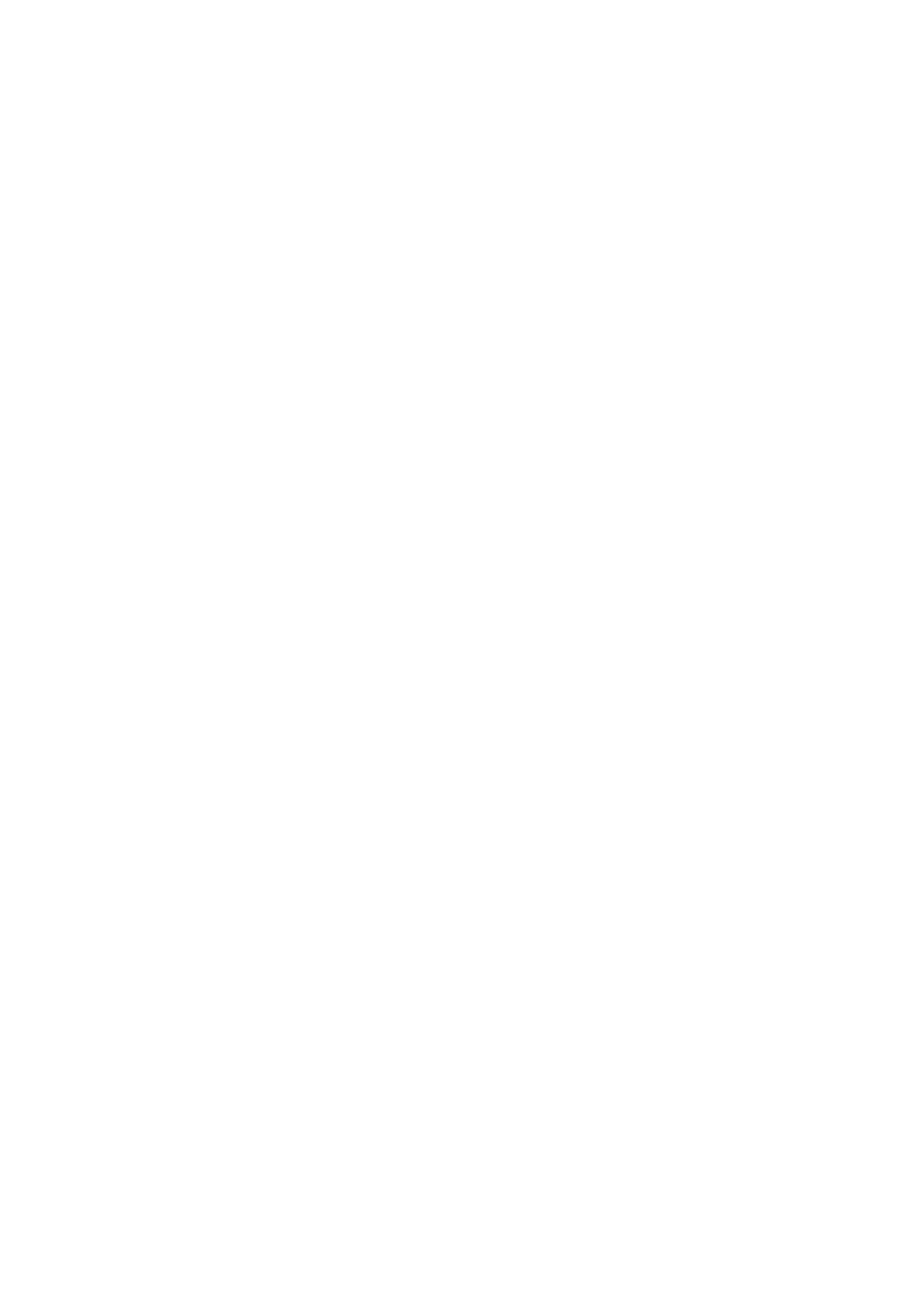### **RECOMMENDATION OF THE COUNCIL ON IMPLEMENTING THE PROPOSALS CONTAINED IN THE 1998 REPORT ON HARMFUL TAX COMPETITION (ADOPTED BY THE COUNCIL ON 16 JUNE 2000)**

#### **THE COUNCIL,**

- Having regard to Article 5*b)* of the Convention on the Organisation for Economic Co-operation and Development of 14 December 1960;
- Having regard to the Report entitled "Harmful Tax Competition; An Emerging Global Issue" (the "*1998 Report*");
- Having regard to the Recommendation of the Council dated 9 April 1998 on counteracting Harmful Tax Competition adopted by the Council on 9 April [C(98)17/FINAL];\*
- Having regard to the Report adopted by the Committee on Fiscal Affairs on "Progress on Identifying and Eliminating Harmful Tax Practices" (the "*2000 Report*") (DAFFE/CFA/ FHP(2000)11/REV2/CONF, attached as Annex I) at its meeting on 25 May 2000;
- Recognising the OECD's role in promoting an open, multilateral trading system and the need to promote the "level playing field" which is essential to the continued expansion of global economic growth;
- Recognising that the process of globalisation and the development of new technologies has brought about prosperity for many citizens around the world, but also raises challenges for governments to minimise tax induced distortions in investment and financing decisions and to maintain their tax base in this new global environment;
- Considering that if governments do not intensify their co-operation, the tax base will be eroded, a part of the tax burden will shift from income on mobile activities to taxes on non mobile activities and that such a shift would make tax systems less equitable and may have a negative effect on employment;
- Recognising the need for an ongoing dialogue with non-member economies to encourage them to associate themselves with the recommendations set out in the *1998 Report*;
- Noting, in this respect, the high-level meeting with non-member economies co-hosted by France and the OECD, scheduled for 29-30 June 2000 to explore ways in which they can be more closely associated with the *1998 Report*;
- Noting, furthermore, the high level political commitment made by Bermuda, Cayman Islands, Cyprus, Malta, Mauritius, and San Marino to eliminate harmful tax practices in accordance with the principles set out in the *1998 Report*;

Luxembourg and Switzerland abstained.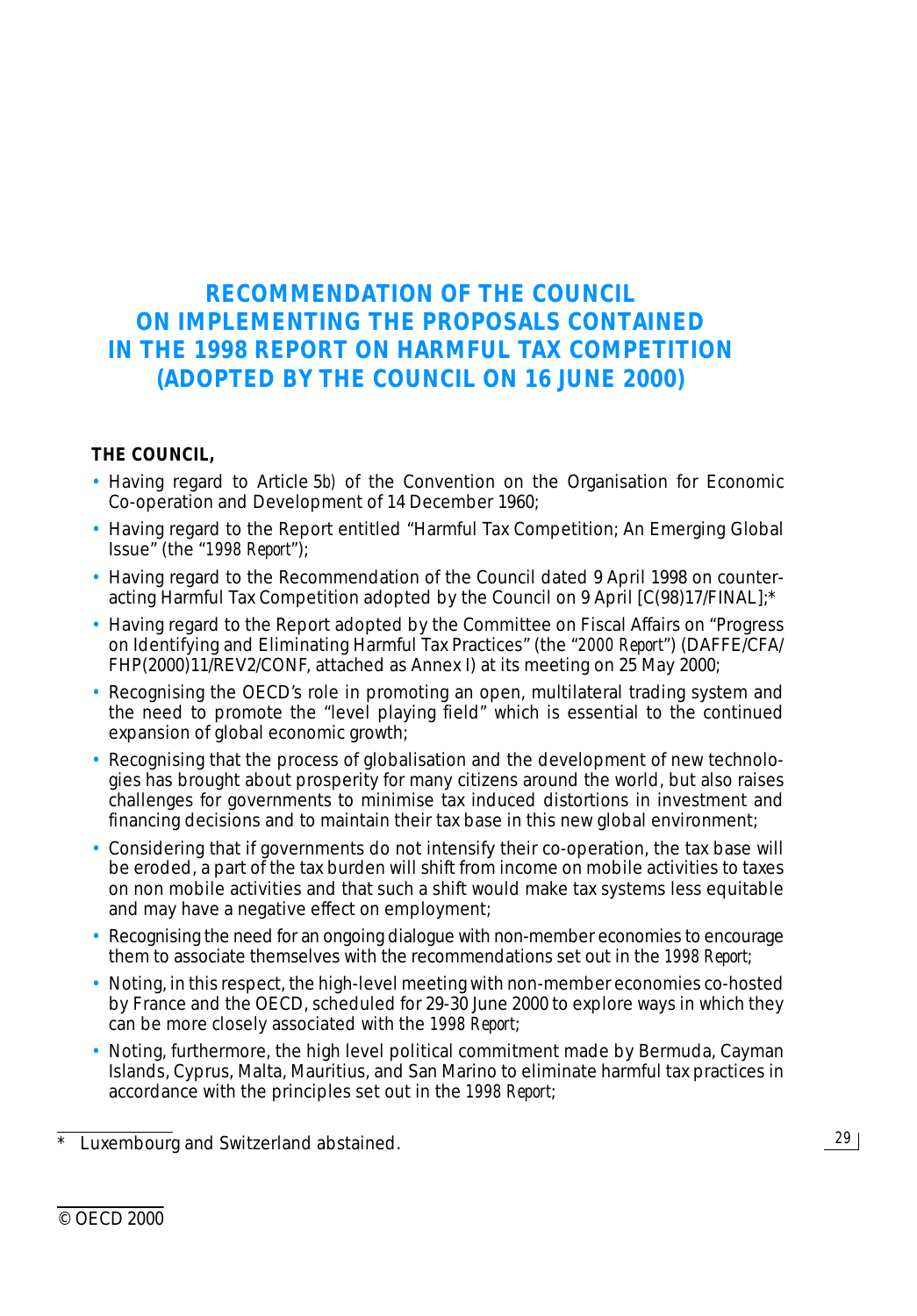- Having regard to the jurisdictions identified in the *2000 Report* that meet the criteria set out in the *1998 Report* for being a tax haven;
- Noting the proposal of the Committee on Fiscal Affairs to produce by 31 July 2001 a List of Uncooperative Tax Havens and to use this List as the basis for implementing co-ordinated defensive measures;
- Having regard to preferential tax regimes in OECD Member Countries identified as potentially harmful;

On the proposal of the Committee on Fiscal Affairs:

- **1. RECOMMENDS** that Member countries having approved the 1998 Report:
	- 1. Collectively through the Committee on Fiscal Affairs take forward an active dialogue with the jurisdictions identified in the *2000 Report* as meeting the tax haven criteria with a view to obtaining the commitment of these jurisdictions to eliminate harmful tax practices in accordance with the principles of the *1998 Report*;
	- 2. Refrain from using the identification of jurisdictions meeting the tax haven criteria in the *2000 Report* as a basis for new or enhanced defensive measures, but rather to use the list of un-cooperative tax havens for this purpose.
	- 3. Individually and collectively explore ways, on a global as well as regional basis, to assist co-operative jurisdictions to move away from harmful tax practices.
- **2. INSTRUCTS** the Committee on Fiscal Affairs to:
	- 1. Establish a co-operative process to promote the elimination of harmful tax practices by the jurisdictions identified in the *2000 Report* as meeting the tax haven criteria;
	- 2. Produce an OECD List of Uncooperative Tax Havens, by 31 July 2001;
	- 3. Include automatically on the OECD List of Uncooperative Tax Havens any jurisdiction identified in the *2000 Report* as meeting the tax haven criteria if the jurisdiction does not by 31 July 2001 commit to eliminate harmful tax practices in accordance with the *1998 Report* in a manner satisfactory to Member countries;
	- 4. Update regularly the OECD List of Uncooperative Tax Havens;
	- 5. Carry out work through the Forum on Harmful Tax Practices and, where appropriate, through other subsidiary bodies of the Committee, to develop guidance (application notes) to assist Member and non Member Countries in assessing whether their potentially harmful preferential regimes are, or could be applied to be, actually harmful, and in determining how to remove the harmful features of such regimes, in order to meet their commitments under Recommendation 15 of the *1998 Report* to remove harmful features of harmful preferential tax regimes by April 2003;
	- 6. Undertake a verification process to ascertain that OECD countries have met their commitments, and report back to the OECD Council no later than June 2003 regarding compliance with Recommendation 15 of the *1998 Report*;
	- 7. Explore ways in which non-member economies that share the concerns of Member countries to counter harmful tax practices can be brought into an active dialogue with the Forum on Harmful Tax Practices;
	- 8. Work with interested international and bilateral assistance agencies to assist co-operative jurisdictions to meet the tax and regulatory standards set out in the *1998 OECD Report* and to work with these jurisdictions during the transitional period to support their economies as they move away from harmful tax practices.